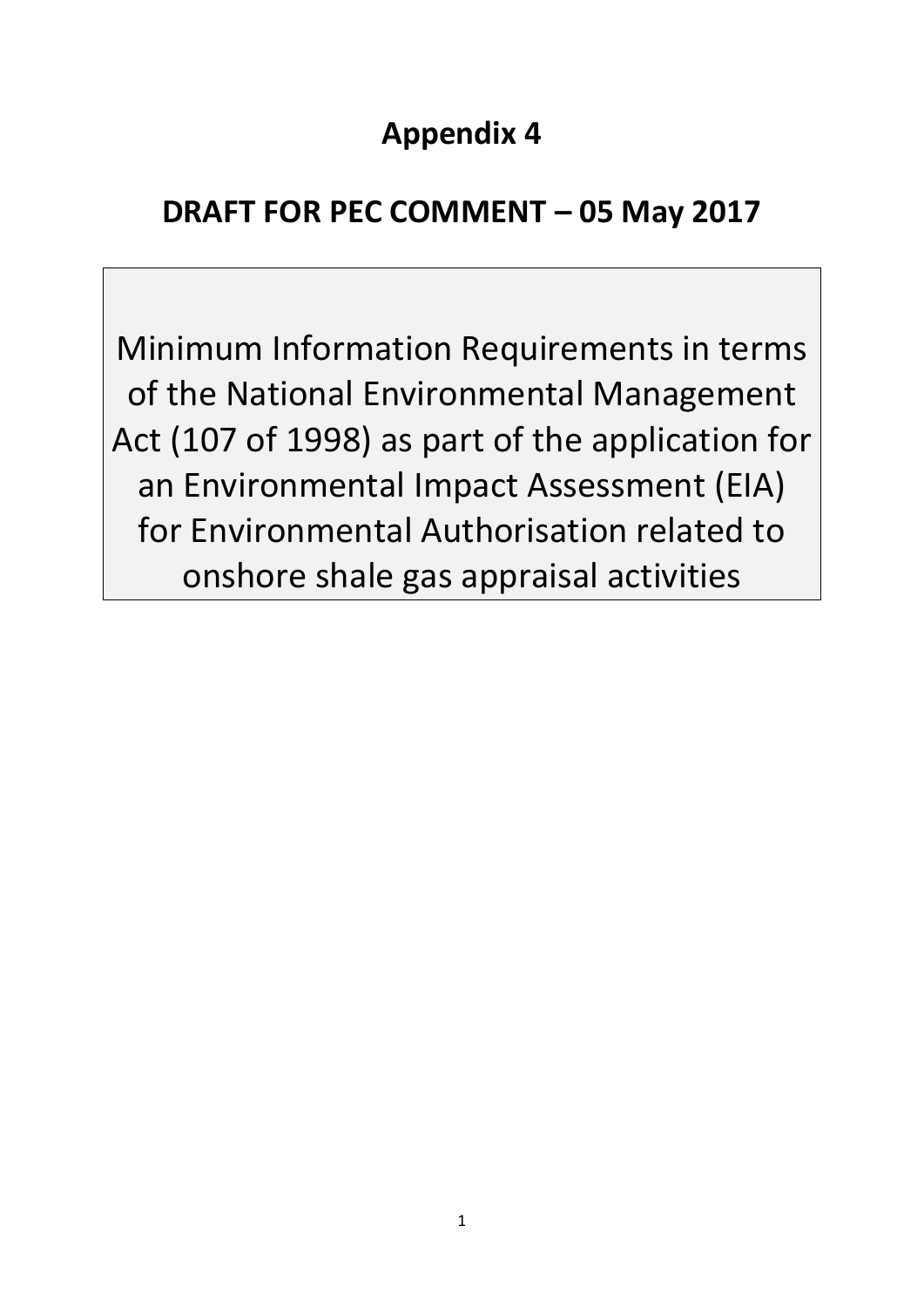## **Contents**

| 1. |      |  |  |  |  |  |
|----|------|--|--|--|--|--|
| 2. |      |  |  |  |  |  |
| 3. |      |  |  |  |  |  |
| 4. |      |  |  |  |  |  |
|    | (1)  |  |  |  |  |  |
|    | (2)  |  |  |  |  |  |
|    | (3)  |  |  |  |  |  |
|    | (4)  |  |  |  |  |  |
|    | (5)  |  |  |  |  |  |
|    | (6)  |  |  |  |  |  |
| 5. |      |  |  |  |  |  |
|    | (7)  |  |  |  |  |  |
|    | (8)  |  |  |  |  |  |
|    | (9)  |  |  |  |  |  |
|    | (10) |  |  |  |  |  |
|    | (11) |  |  |  |  |  |
|    | (12) |  |  |  |  |  |
| 6. |      |  |  |  |  |  |
|    | 7.   |  |  |  |  |  |
| 8. |      |  |  |  |  |  |
| 9. |      |  |  |  |  |  |
|    |      |  |  |  |  |  |
|    | (1)  |  |  |  |  |  |
|    |      |  |  |  |  |  |
|    |      |  |  |  |  |  |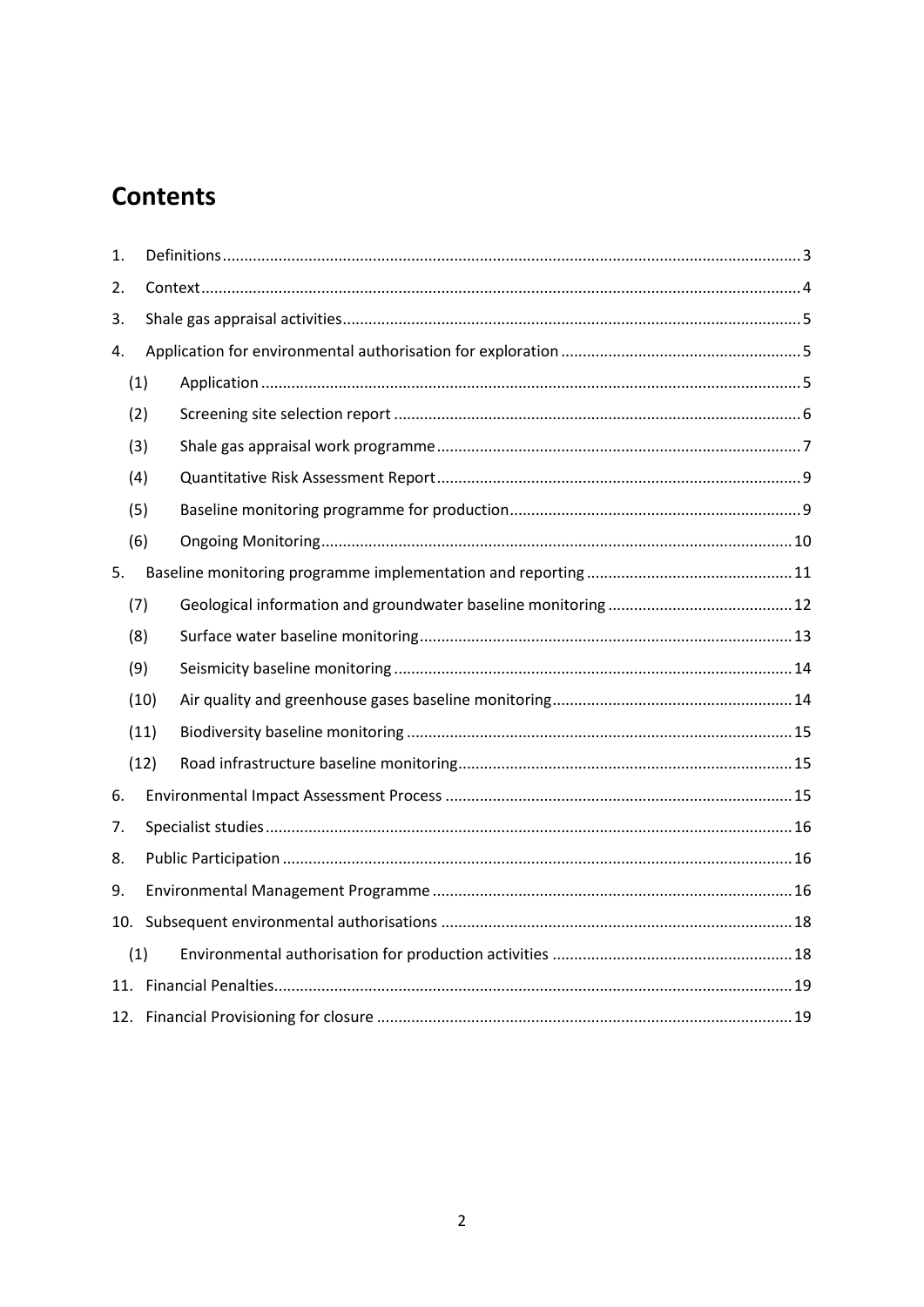#### <span id="page-2-0"></span>**1. Definitions**

"**Exploration**", referring specifically to shale gas, means (1) the re-processing of existing seismic data, acquisition and processing of new seismic monitoring data and (2) the drilling of exploration wells or holes only for obtaining information pertaining to specific geological, structural and stratigraphic information that might lead towards the discovery of petroleum with no hydraulic fracturing.

**"Appraisal",** referring specifically to shale gas, means further testing including horizontal drilling, pressure testing and hydraulic fracturing to assess the existence and commerciality of petroleum prior to the onset of production.

**"Production"** means any operation, activity or matter that relates to the development and production of petroleum.

**"Seismic monitoring"** means the monitoring of seismic activity using a network of calibrated seismological equipment in order to produce readings on magnitude, depth, location, error and time of each seismic event.

**"Hydraulic fracturing"** means injecting fracturing fluids into the target formation at a pressure exceeding the parting pressure of the rock to induce fractures through which petroleum can flow to the wellbore.

**"Hydraulic fracturing additive"** means a chemical substance or combination of substances, including, but not limited to a chemical and proppant that is added to a base fluid for the purposes of preparing hydraulic fracturing fluid;

**"Hydraulic fracturing fluid"** means the mixture of the base fluid and the hydraulic fracturing additives used to perform hydraulic fracturing;

**"Hydraulic fracturing flowback"** means hydraulic fracturing fluid and other fluids that return to the surface after hydraulic fracturing has been completed and prior to the well being placed in production;

**"Exploration well"** means a vertical well drilled for the purpose of obtaining specific geological and geophysical information to prove, define and assess the existence and commerciality of petroleum.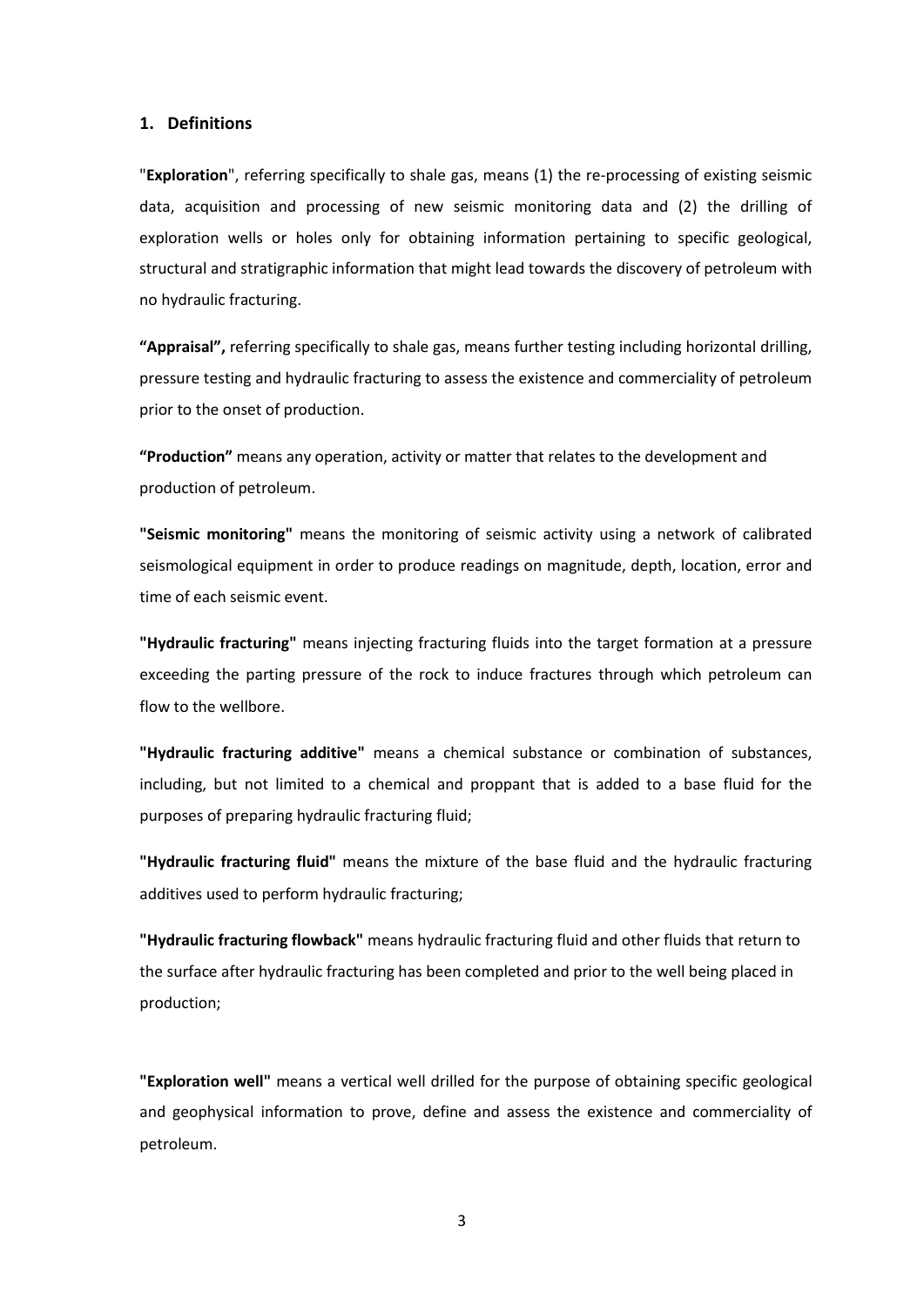**"Horizontal well"** means a well where the wellbore is drilled vertically to a kick-off depth beyond which the wellbore is deviated to run parallel to the target formation.

"**Appraisal work programme**" means the approved appraisal work programme indicating the petroleum operations to be conducted on the exploration area during the validity of the Exploration Right, including the details regarding the exploration activities, phases, equipment to be used and estimated expenditures for the different exploration activities and phases.

#### <span id="page-3-0"></span>**2. Context**

- (a) In terms of the National Environmental Management Act (Act 107 of 1998, as amended) ("NEMA") and the 2014 NEMA Environmental Impact Assessment (EIA) Regulations promulgated in Government Gazette 38282 and Government Notice (GN) R984 on 8 December 2014, no one may commence with an activity identified in terms of Section 24(2)(a) of NEMA unless environmental authorisation in terms of NEMA has been obtained for the activity.
- (b) An approval of an Environmental Management Programme ("EMPR") in terms of the Mineral and Petroleum Resources Amendment Act 2008 (Act No. 49 of 2008) ("MPRDA") does not constitute an environmental authorisation in terms of NEMA.
- (c) The current applications submitted by shale gas development companies for Exploration Rights in terms of the MPRDA, prior to 8 December 2014, are pending and no application for environmental authorisation in terms of NEMA has been submitted to date. As such, applications for environmental authorisation are required prior to the commencement of any activities listed in the 2014 NEMA EIA Regulations (including Activity 20 of Listing Notice 1 and Activity 18 of Listing Notice 2).
- (d) Regulation 10(b) of the Environmental Impact Assessment Regulations, 2014 (as amended) requires that an application for environmental authorisation comply with any protocol or Minimum Information Requirements ("MIRs") relevant to that application as identified by the Minister in a government notice.
- (e) The MIRs provide the regulatory framework and process that will apply to applications for environmental authorisation for onshore shale gas appraisal activities in order for the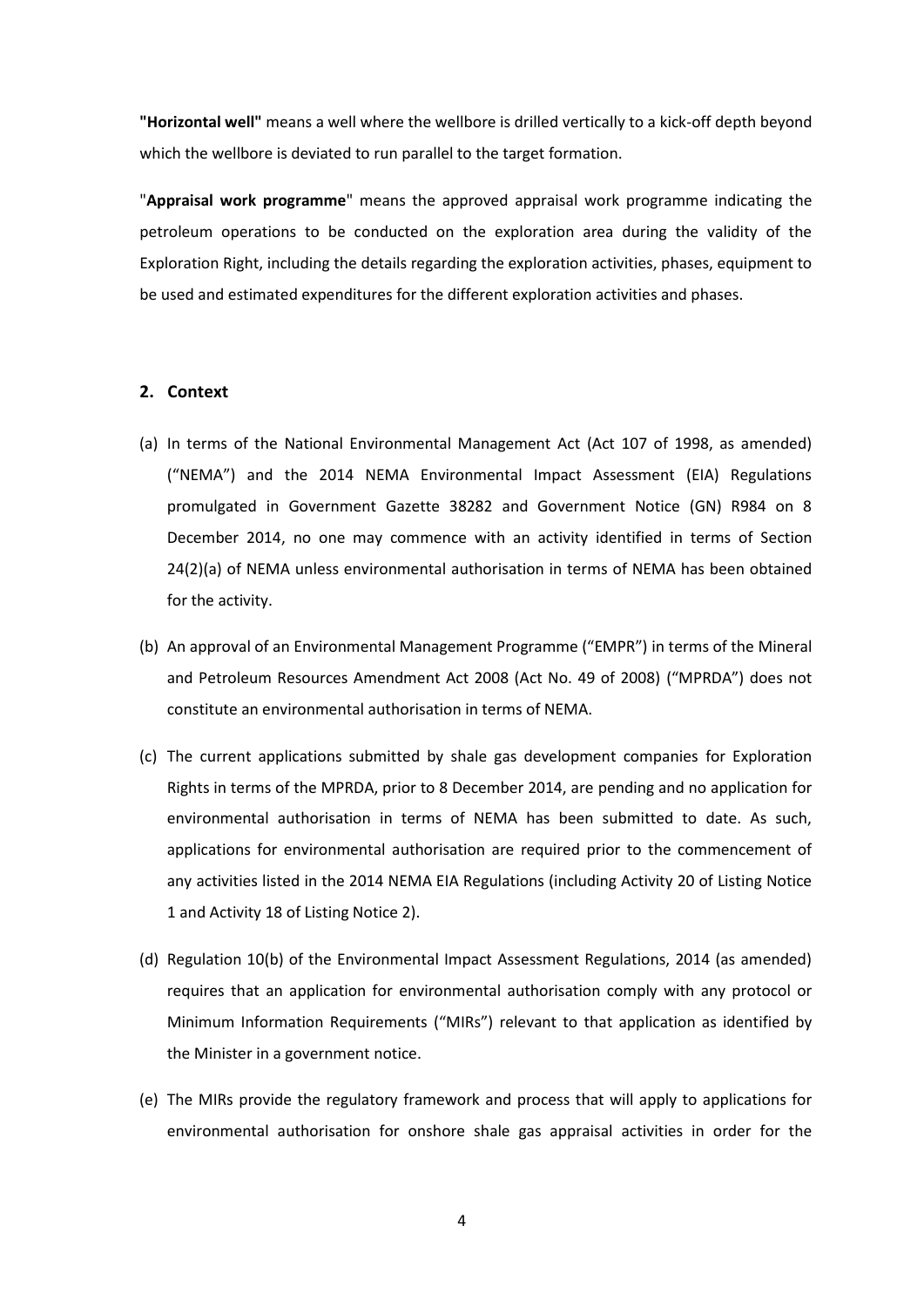Competent Authority, to make decisions on the applications in a streamlined and responsible manner.

- (f) The MIRs have been drafted in two parts to provide a step-wise regulatory process, accounting for the different phases of shale gas development operations so that baseline monitoring plans and baseline data can be submitted for approval as part of environmental authorisation applications to the Competent Authority. The MIRs provide a framework describing the nature and content of information which must be submitted prior to exploration and appraisal activities being approved as part of an environmental authorisation in terms of the NEMA. In this way, exploration and appraisal are effectively detached from production via continuous Environmental Impact Assessments that account for the environmental and operational baseline data obtained during the preceding activities.
- (g) The MIRs apply to shale gas appraisal activities and must be read with Technical Regulations for Petroleum Exploration and Exploitation in terms of the Mineral and Petroleum Resources Development Act, 2002 (Act No. 28 of 2002) and any other applicable Acts, regulations or guidelines. MIRs for shale gas appraisal activities will be developed separately.

#### <span id="page-4-0"></span>**3. Shale gas appraisal activities**

(a) **Exploration** activities are the second stage of the shale gas development cycle. They are typically concentrated 5 years, but are undertaken throughout the entire development cycle to inform the location of additional appraisal and production activities if shale gas is found in suitable concentrations and flow rates. Appraisal activities include 2-D seismics, 3-D seismics, vertical exploration wells, horizontal appraisal wells, hydraulic fracturing, road development, trucks, water management, waste management and potentially flaring.

#### <span id="page-4-1"></span>**4. Application for environmental authorisation for exploration**

#### <span id="page-4-2"></span>(1) **Application**

- (a) Appraisal activities for shale gas are subject to the requirements of the NEMA and any relevant Specific Environmental Management Acts.
- (b) Before appraisal activities related to shale gas may commence, the holder must be in possession of an Environmental Authorisation in terms of the Environmental Impact Assessment Regulations, 2014.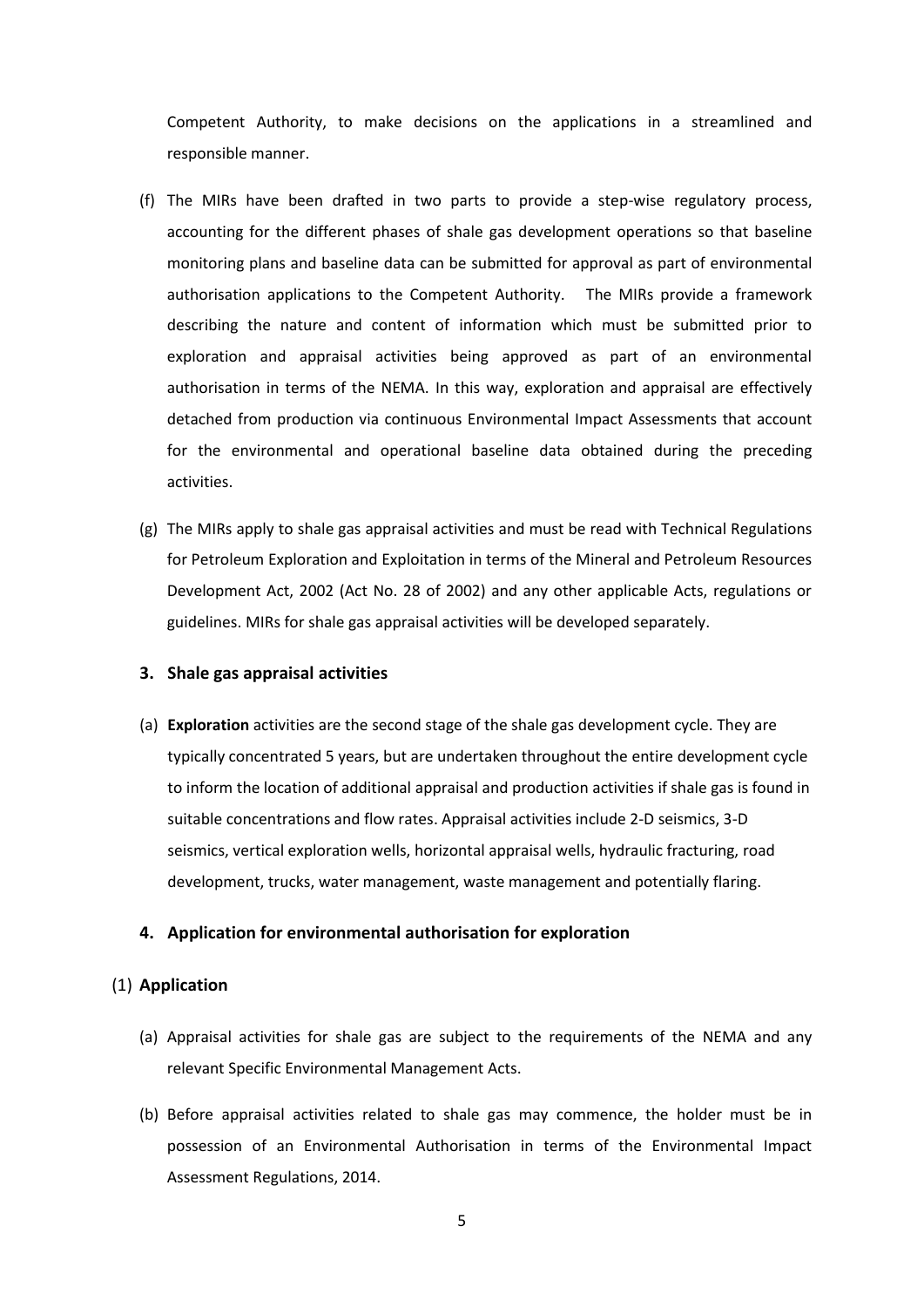- (c) The Competent Authority, with the Departments of Environmental Affairs, Science and Technology, Energy, Water & Sanitation, Agriculture Forestry and Fisheries; along with the relevant Provincial and Local Authorities, must be identified as interested and affected parties for the purposes of public participation to be undertaken as part of the Environmental Impact Assessment process.
- (d) The South African National Biodiversity Institute, the Council of Geosciences and the Council for Scientific and Industrial Research must be identified as interested and affected parties for the purposes of public participation to be undertaken as part of the Environmental Impact Assessment process.
- (e) An Proponent should, together with an application for environmental authorisation, also submit, for consideration to the Competent Authority, a –
	- i. Screening site-selection report;
	- ii. Shale gas appraisal work programme;
	- iii. Quantitative risk assessment report;
	- iv. Baseline monitoring programme for production; and
	- v. Ongoing monitoring programme for appraisal.

#### <span id="page-5-0"></span>(2) **Screening site selection report**

- (a) Potential appraisal sites within an area where the Proponent holds an approved Exploration Right should be identified through a thorough screening site selection report which –
	- i. considers all environmental sensitivities based on existing and up-to-date spatial datasets. Datasets are obtainable from the Department of Environmental Affairs;
	- ii. considers the sensitivity of the Square Kilometre Array, the regulatory requirements of the Karoo Central Astronomy Advantage Area Astronomy in terms of the Geographic Advantage (AGA) Act, Act No.21 of 2007 and the Southern African Large Telescope in Sutherland, declared in terms of the AGA Act;
	- iii. considers the availability of existing services, infrastructure, and resources;
	- iv. identifies and confirms preferred sites, through a detailed site selection process, which includes an impact assessment process inclusive of cumulative impact and a ranking process of all the identified alternatives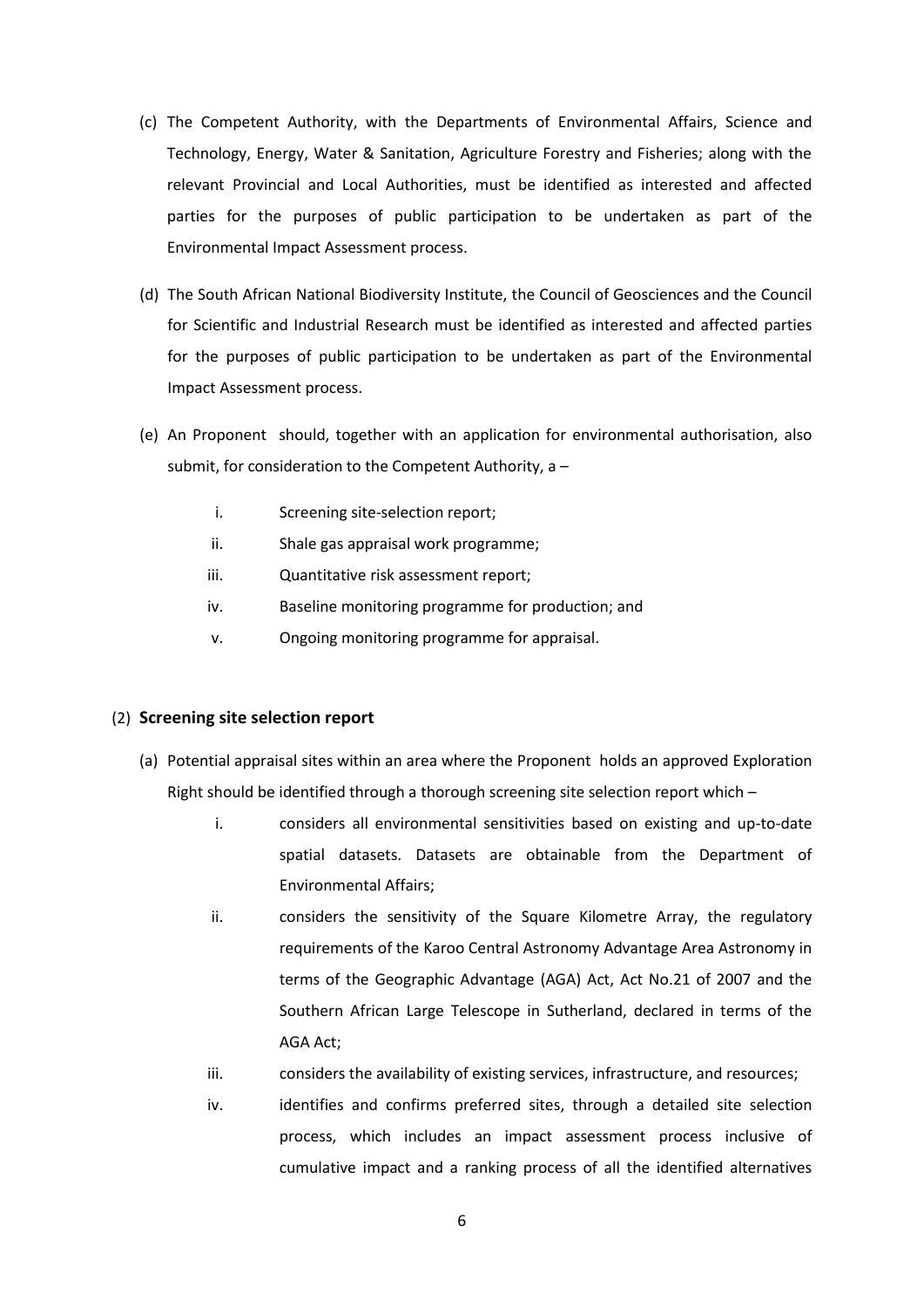focusing on the geographical, physical, biological, social, economic, and cultural aspects of the environment.

- (b) The screening site selection report must contain information that is necessary for a proper understanding of the site selection process, informing all preferred alternatives. The scope of the screening site selection report must include –
	- i. documented public notification and consultation for the sites included in the screening site-selection report; and
	- ii. maps containing all considered environmental and social sensitivities, buffers, and existing services, infrastructure and resources.
- (c) The Competent Authority must consider the screening site selection report and
	- i. where needed request additional information or adaptive changes which consider local environmental and social sensitivities;
	- ii. decide to accept, or reject, all or some of the sites proposed in the screening site selection report to be assessed in the EIA phase;
	- iii. decide to accept or reject the baseline monitoring programme for production; and
	- iv. decide to accept or reject the ongoing monitoring programme for appraisal.

## <span id="page-6-0"></span>(3) **Shale gas appraisal work programme**

- (a) A shale gas appraisal work programme must be produced which contains the information that is necessary for a proper understanding of the long-term plans of the appraisal operations, and must include–
	- i. The proposed locations of seismic surveys, stratigraphic, exploration wells and appraisal wells within the Exploration Right area;
	- ii. A description of the type of seismic survey to be used;
	- iii. The well design risk assessment which includes proposed control measures and an early warning monitoring and response system for failures, spills and contamination events;
	- iv. Precise information on the hydraulic fracturing fluids to be used during the process in terms of volumes, composition and toxicity;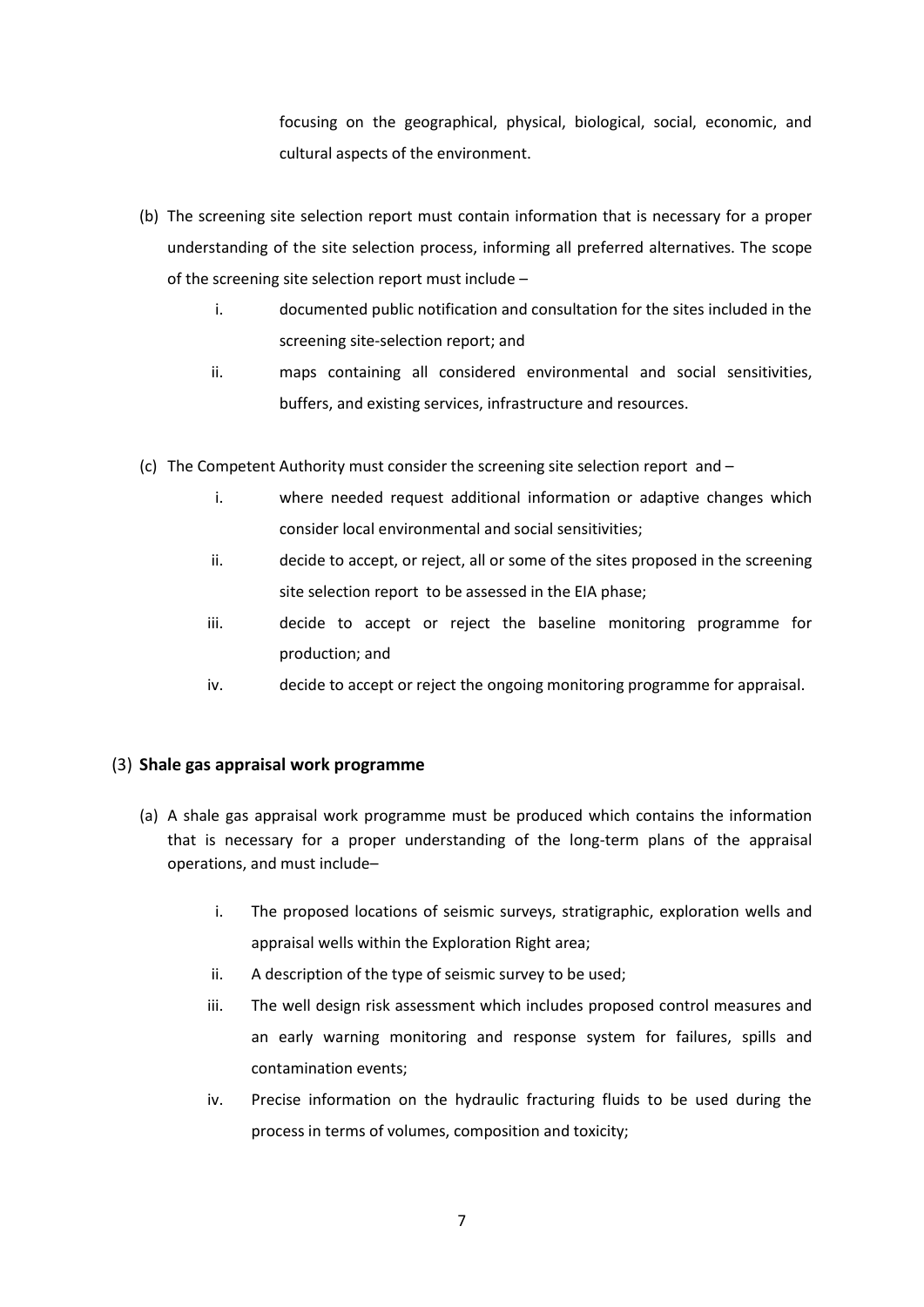- v. Information on the proposed shale gas production scenario over a 10 year period and a preliminary shale gas production site layout including associated infrastructure such as roads, waste and water treatment facilities and transport routes;
- vi. well engineering design which must include, but not be limited to the following-
- vii. type of rig to be used;
- viii. method of drilling;
- ix. type and estimated amount of drilling fluids;
- x. different stages of drilling and the size of drill bits;
- xi. casing programme;
- xii. cementation programme; and
- xiii. perforation design.
- xiv. hydraulic fracturing programme and procedures, which must include-
- xv. pre-fracturing simulation and modelling;
- xvi. the proposed depth(s) to the top and the bottom of the formation into which well fracturing fluids are to be injected;
- xvii. authorised source and volume of water to be used
- xviii. re-use and disposal of flowback;
- xix. fracturing fluid compositions, concentrations and estimated total volume to be used;
- xx. anticipated surface and downhole treating pressure range;
- xxi. maximum injection treatment pressure;
- xxii. annuli and offset well pressure monitoring programme to be performed;
- xxiii. testing and flowback plan;
- xxiv. equipment rig up and testing, including testing of all high pressure equipment;
- xxv. a design of the fracture geometry including fracturing target zones, sealing mechanisms and aquifers;
- xxvi. micro-seismic monitoring programme;
- xxvii. monitoring of pressure on the production string and well annuli during rig up and testing; and
- xxviii. monitoring of any adjacent or offset wells for pressure on the production string and other well annuli as required.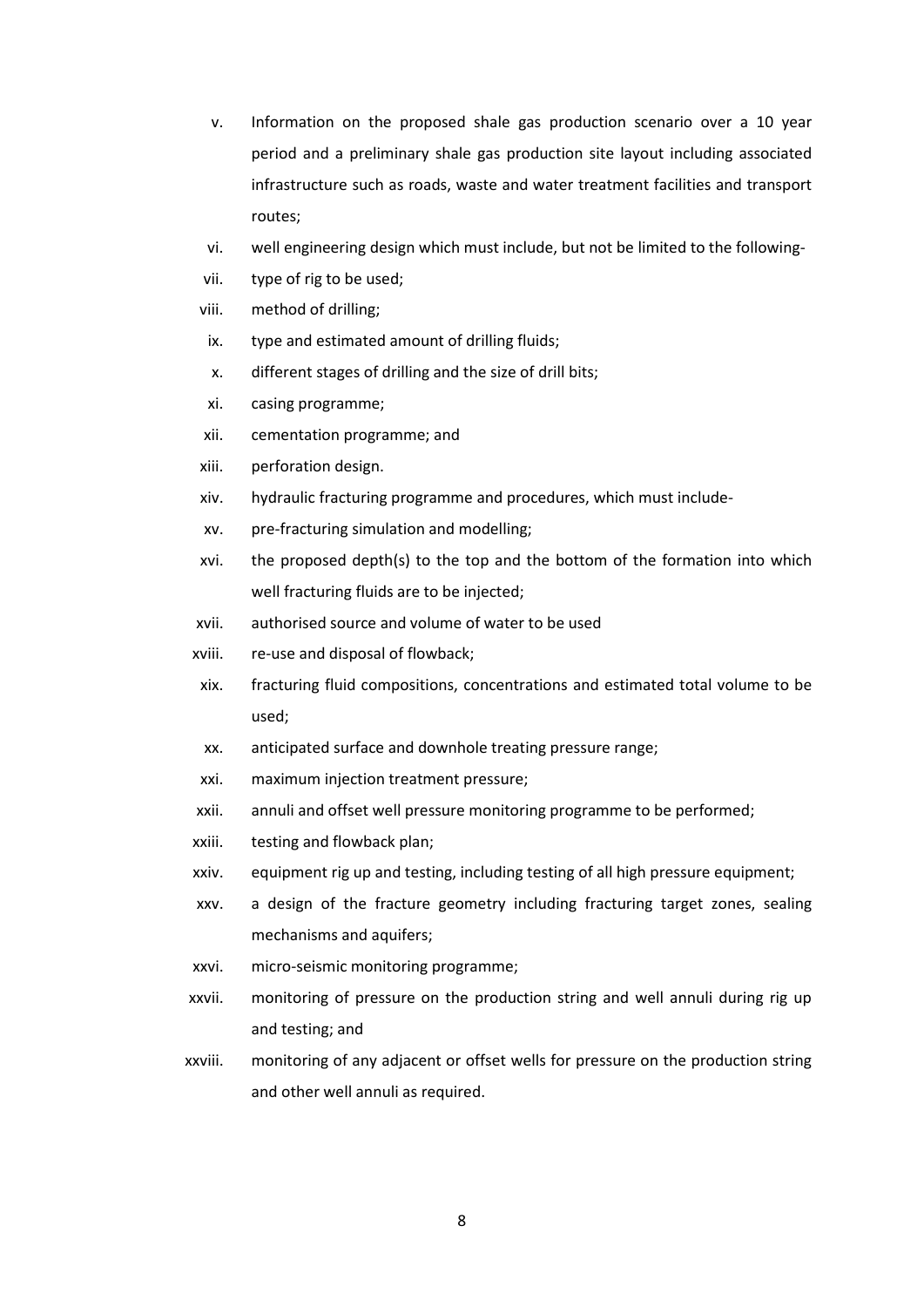#### <span id="page-8-0"></span>(4) **Quantitative Risk Assessment Report**

- (a) A Proponent must assess potential risks within a structured quantitative Risk Assessment Report and develop a Risk Management Plan for each well to be drilled and hydraulically fractured addressing the following aspects
	- i. The risks during normal operations and including occupational and health and safety risks;
	- ii. The risks associated with accidents or unplanned events in terms of probability of incidents and the associated consequences of the surface and sub-surface activities;
	- iii. identification of chemical ingredients and characteristics of each additive in terms of their risk to the social and ecological environment;
	- iv. assessment of potential environmental and health risks of fracturing fluids and additives in both diluted and concentrated form;
	- v. assessment of buildings, via building surveys, in proximity of hydraulic fracturing operations which may be affected due to increased seismic activity; and
	- vi. definition of operational practices and controls for the identified risk in the Risk Management Plan.
- (b) A Risk Management Plan must be submitted to the competent authority as part of the application for Environmental Authorisation for appraisal and must be submitted to the designated agency before commencing with hydraulic fracturing Production operations.

#### <span id="page-8-1"></span>(5) **Baseline monitoring programme for production**

- (a) A baseline monitoring programme for production must be submitted to the Competent Authority and relevant departments. The baseline monitoring programme for production must be submitted together with the appraisal Environmental Impact Assessment application. The baseline monitoring programme for production must detail the nature of the monitoring programme and the methods for data collection. The baseline monitoring programme for production must immediately commence following approval of the application for environmental authorisation by the Competent Authority to run concurrently with the appraisal Environmental Impact Assessment process.
- (b) The baseline monitoring programme for production, which must be approved by the Competent Authority with the appraisal Environmental Impact Assessment application, must include –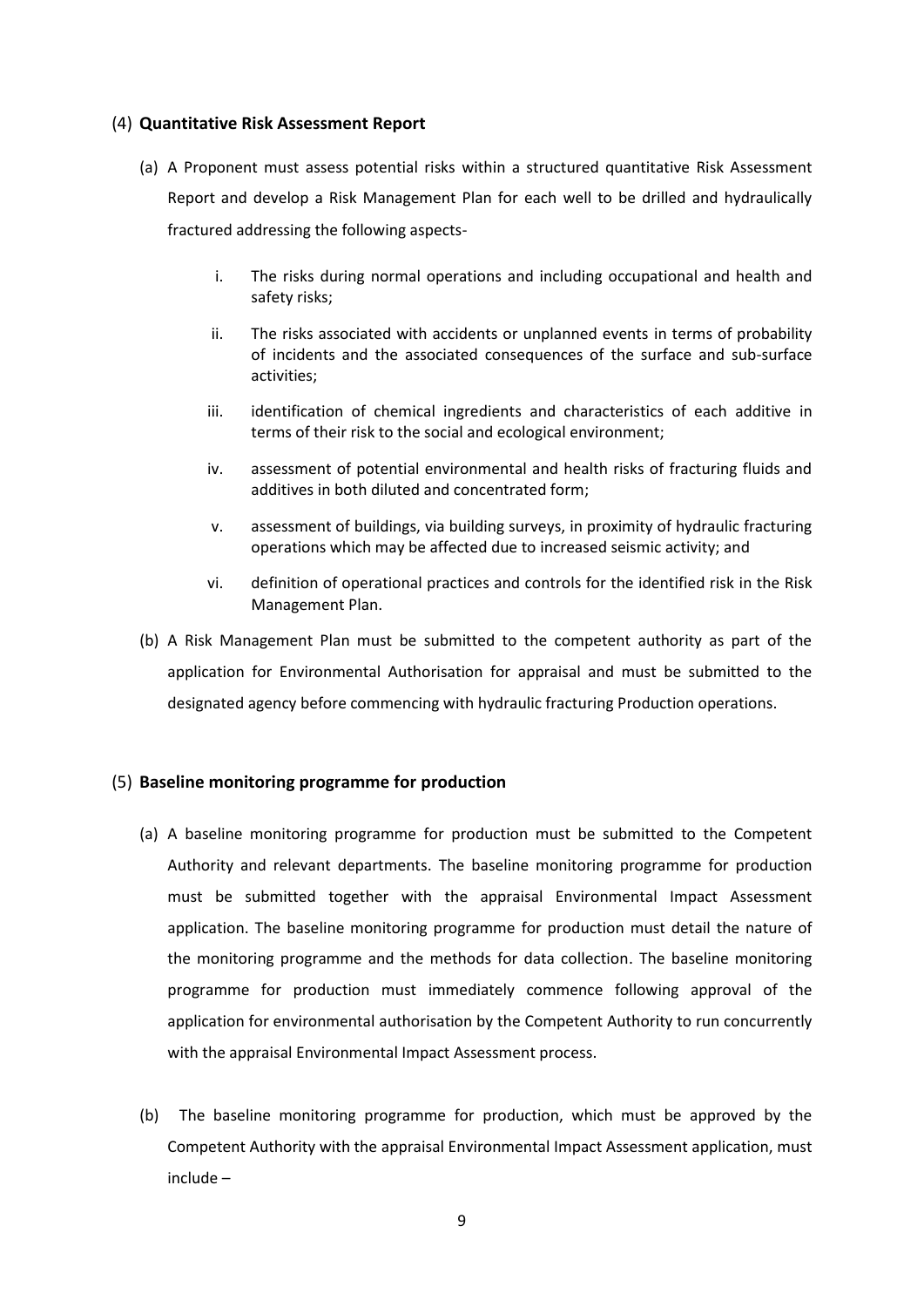- i. Relevant geological information;
- ii. a surface water baseline monitoring plan which will be considered by the Department of Water and Sanitation;
- iii. a groundwater baseline monitoring plan which will be considered by the Department of Water and Sanitation and by the Council for Geoscience;
- iv. a seismicity baseline monitoring plan which will be considered by the Council for Geoscience;
- v. an air quality and greenhouse gas baseline monitoring plan which will be considered by the Department of Environmental Affairs: Air Quality Directorate;
- vi. a biodiversity baseline monitoring plan which will be considered by the Department of Environmental Affairs: Biodiversity Directorate;
- vii. a road infrastructure baseline monitoring plan,
- viii. the siting of the various monitoring devices and stations;
- ix. the sampling methodology for each plan;
- x. the monitoring points for each plan;
- xi. the monitoring parameters for each plan;
- xii. the monitoring frequency for each plan; and
- xiii. the reporting frequency for each plan.
- (c) The draft baseline monitoring programme and data that it generates must be peer reviewed by a minimum of two independent and recognised experts.
- (d) The designated Competent Authorities must consider the baseline monitoring programme for production and –
	- i. where needed request additional information and adaptation of the baseline monitoring programme if required; and
	- ii. decide to accept or reject the baseline monitoring programme for production as part of the Environmental Impact Assessment application for appraisal.

## <span id="page-9-0"></span>(6) **Ongoing Monitoring**

- (a) After the Baseline Monitoring Programme is conducted, a holder must continue ongoing with monitoring in accordance with an approved Ongoing Monitoring Plan as part of appraisal operations and
	- i. have all water resources subjected to sampling, analysis and interpretation of water quality and changes in water levels by an independent specialist approved by the designated agency in accordance with the approved plan;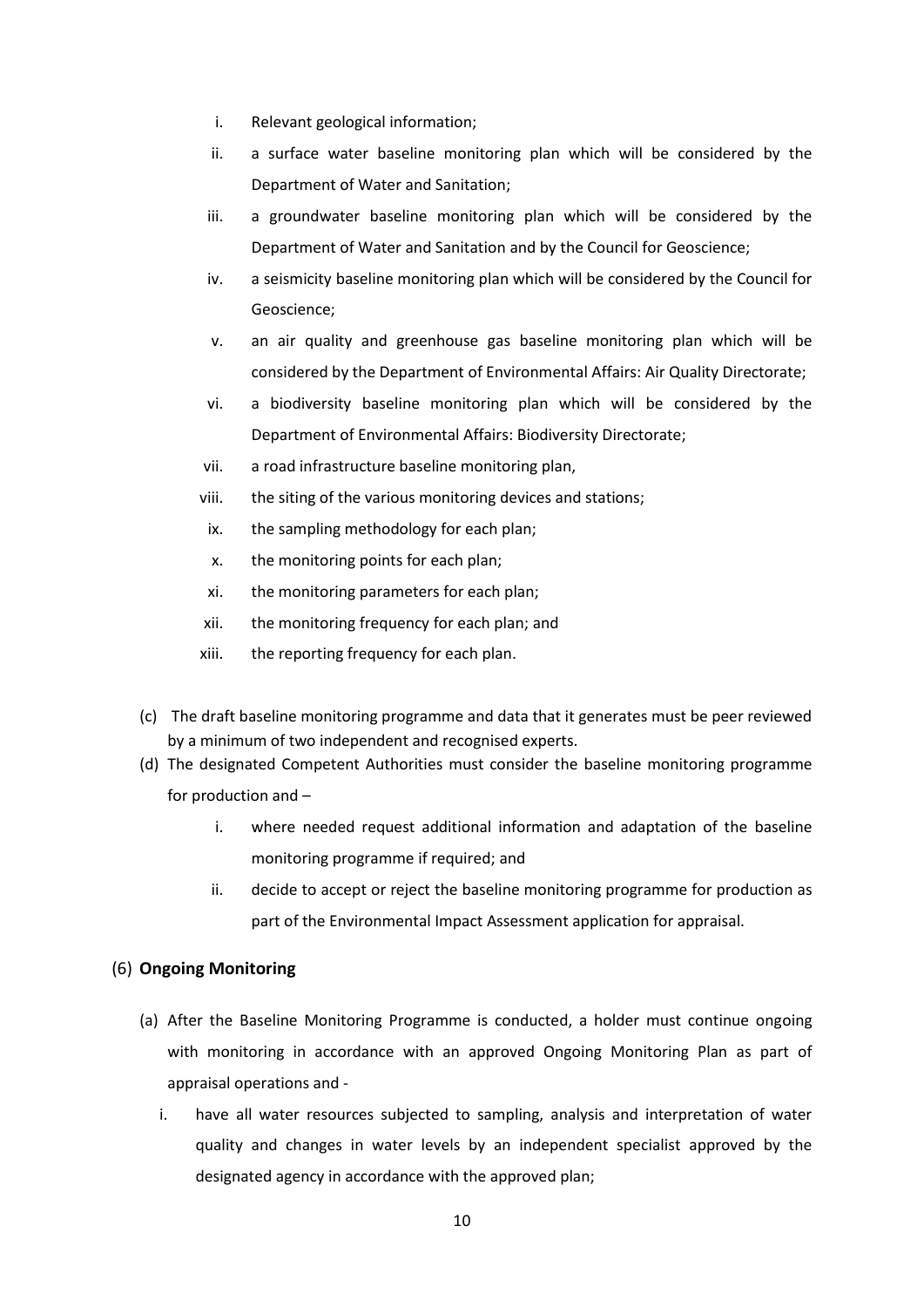- ii. submit the results of the analysis and interpretation to the designated agency and the Department responsible for water within 7 days of the receipt of the analysis and interpretation; and
- iii. submit monitoring assessment reports in accordance with the approved monitoring plan.
- (b) The Ongoing Monitoring Plan should contain monitoring procedures to address all environmental issues and aspects identified during the EIA, concerning operational, closure and post-closure impacts.
- (c) The Ongoing Monitoring Plan gives effect to continuous monitoring of all environmental issues and aspects throughout and after the construction, operation and decommissioning phases of the activity, including the monitoring of legacy impacts following closure of operations.
- (d) Monitoring reporting should include the disclosure and discussion of monitoring data with stakeholders and the independent Monitoring Inter-departmental Unit.
- (e) Monitoring records must be maintained by the holder and submitted to the Monitoring Inter-departmental Unit at any time during the period up to and including 30 years after the well is permanently plugged or decommissioned.
- (f) Monitoring results must also be included in the Environmental Management Program Report required in terms of the Environmental Impact Assessment Regulations.

#### <span id="page-10-0"></span>**5. Baseline monitoring programme implementation and reporting**

- (a) The approved baseline monitoring programme for appraisal must commence as part of the Environmental Impact Assessment for appraisal activities –
	- i. on sites which have been accepted by the Competent Authority after consideration of the screening site selection report; and
	- ii. in accordance with the baseline monitoring programme for production which was accepted by the Competent Authority with submission of the application for environmental authorisation.
- (b) The baseline monitoring programme for production must be overseen by a specialised interdepartmental monitoring unit to be established under the existing shale gas monitoring committee consisting of appointed panel members from those Departments governing the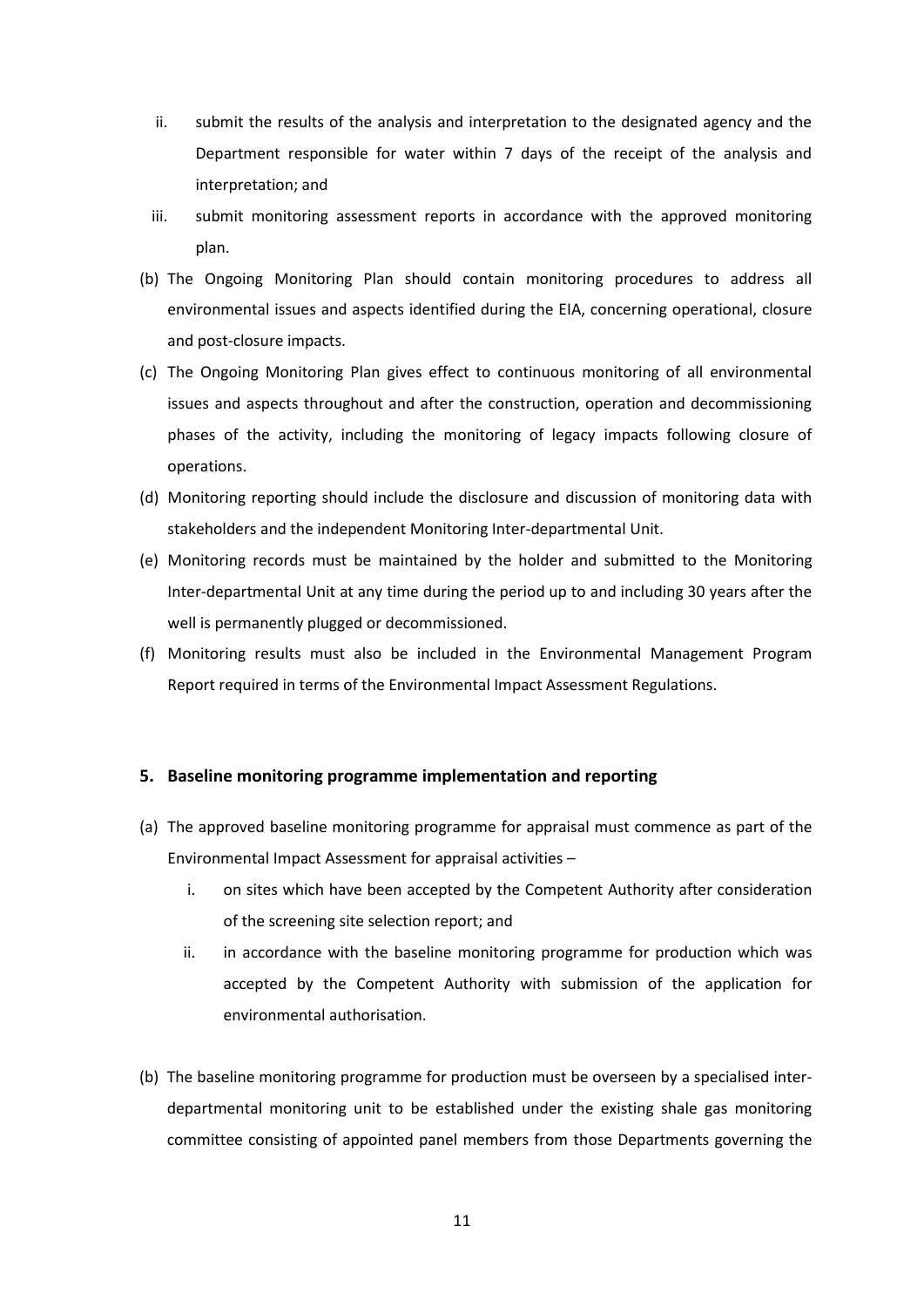One Environmental System, namely: Water and Sanitation, Environmental Affairs and Mineral Resources.

- (c) Analysis of baseline data collected during the baseline monitoring programme for production must be executed using relevant nationally and internationally accredited facilities and according to relevant national norms and standards, or international norms and standards if relevant.
- (d) Baseline data should be collected for a period of 12 months in the case of seismicity, air quality and greenhouse gas emissions, biodiversity, and road infrastructure. Baseline data should be collected for a period of time, no shorter than 36 months in the case of surface water and groundwater. All data must be collected, coordinated and logged by the project proponent under the guidance of the Environmental Assessment Practitioner and interdepartmental monitoring unit.
- (g) Baseline monitoring reports for production must be submitted prior to decision-making on the appraisal Environmental Impact Assessment process where the data will be publically disclosed. There must be disclosure of information on water use, volumes and characteristics of wastewater and air emissions, and fracking fluid additives and volumes, which must be displayed, on an ongoing basis, on a public disclosure register for all phases of the project life-cycle.
- (e) The results must, at a minimum, include a detailed description of the sampling and testing conducted, including duplicate samples, the chain of custody of the samples and quality control of the testing.

#### <span id="page-11-0"></span>(7) **Geological information and groundwater baseline monitoring**

- (a) As part of the baseline monitoring report for production, submitted to the Competent Authority during the Environmental Impact Assessment process for production, a Proponent must describe geological information and assess the current quality and quantity of groundwater and other geohydrological features of the approved sites prior to production activities and submit a groundwater baseline monitoring report to the designated agency for approval.
- (b) The report must be submitted to the Competent Authority as part of the Environmental Impact Assessment for production. The report must be compiled in partnership with the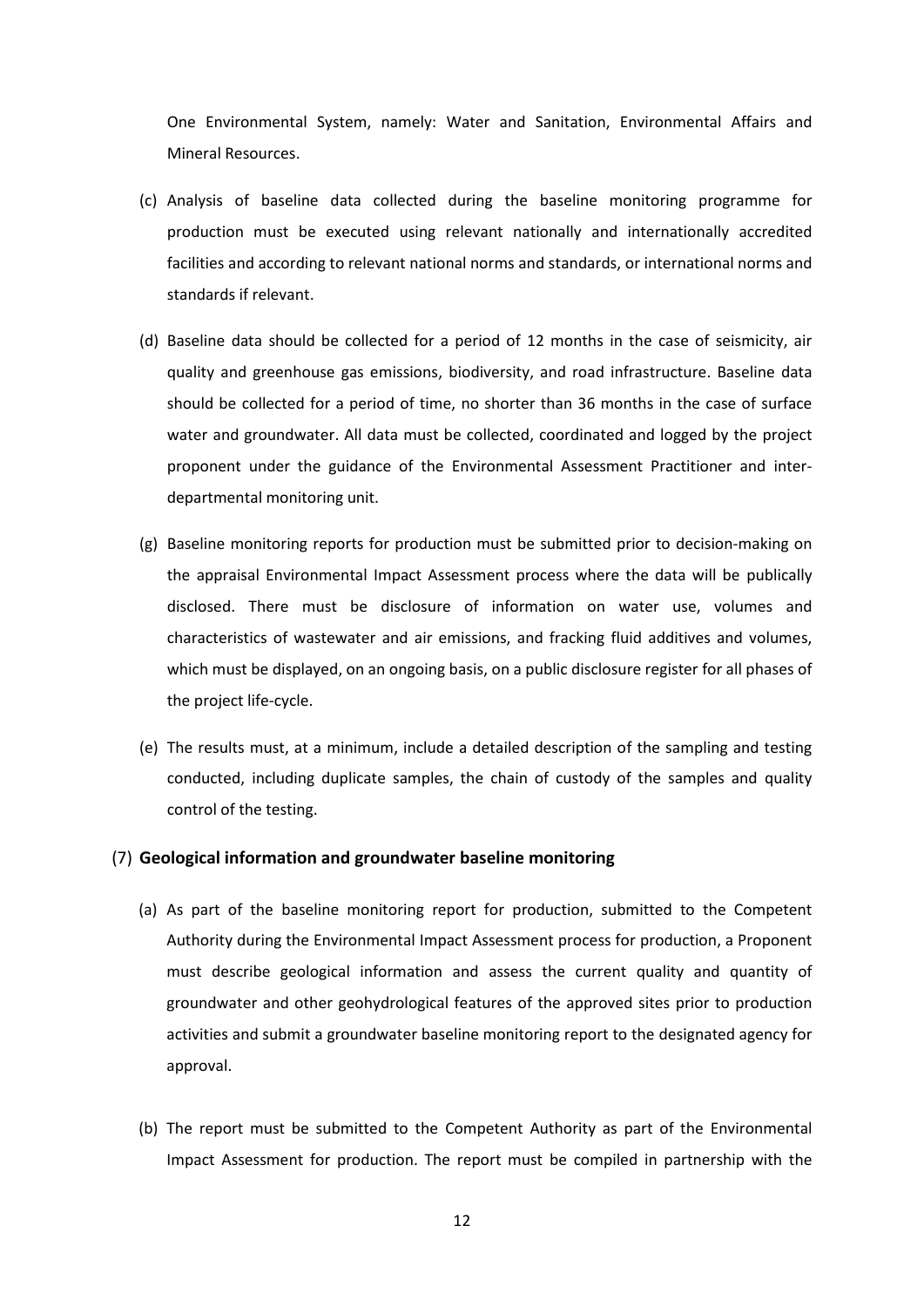Environmental Assessment Practitioner and inter-departmental monitoring unit, and as a minimum include the following information –

- i. geological map of the area (that can encompass several hydraulic fracturing sites for appraisal) at the appropriate scale and with details that will allow understanding of the potential structural aspects;
- ii. analysis of all available geological information such as published and unpublished map sheets, satellite imagery and published and unpublished scientific papers;
- iii. data from stratigraphic exploration boreholes to understand the regional stratigraphy and possible structural complexity. Proposed depth(s) to the top and the bottom of the formation into which well fracturing fluids are proposed to be injected;
- iv. borehole analysis: core logging, downhole geophysics, camera, water strikes, hydrogeochemical character, injection tests in fractures or formations;
- v. physical and chemical properties of the stratigraphic formations such as porosity, permeability, naturally occurring fissures and fractures, total organic carbon, clay and mineralogy;
- vi. cross sections of the study area based on surface geology, exploration borehole and geophysical profiling showing the stratigraphy, including the presence and morphology of dolerite and kimberlite and tectonic structures;
- vii. groundwater and deep groundwater assessment;
- viii. a hydrocensus fulfilling the standard requirements of the Department responsible for water indicating all potentially affected water resources, at least 3 kilometres radius from the furthest point of horizontal drilling, as well as identify priority water source areas and domestic groundwater supplies indicated on relevant geohydrological maps; and
- ix. models of fluid migration within the target geological formation.

#### <span id="page-12-0"></span>(8) **Surface water baseline monitoring**

(a) The report must be submitted to the Competent Authority as part of the Environmental Impact Assessment for production. The report must be compiled in partnership with the Environmental Assessment Practitioner and inter-departmental monitoring unit, and as a minimum include the following information –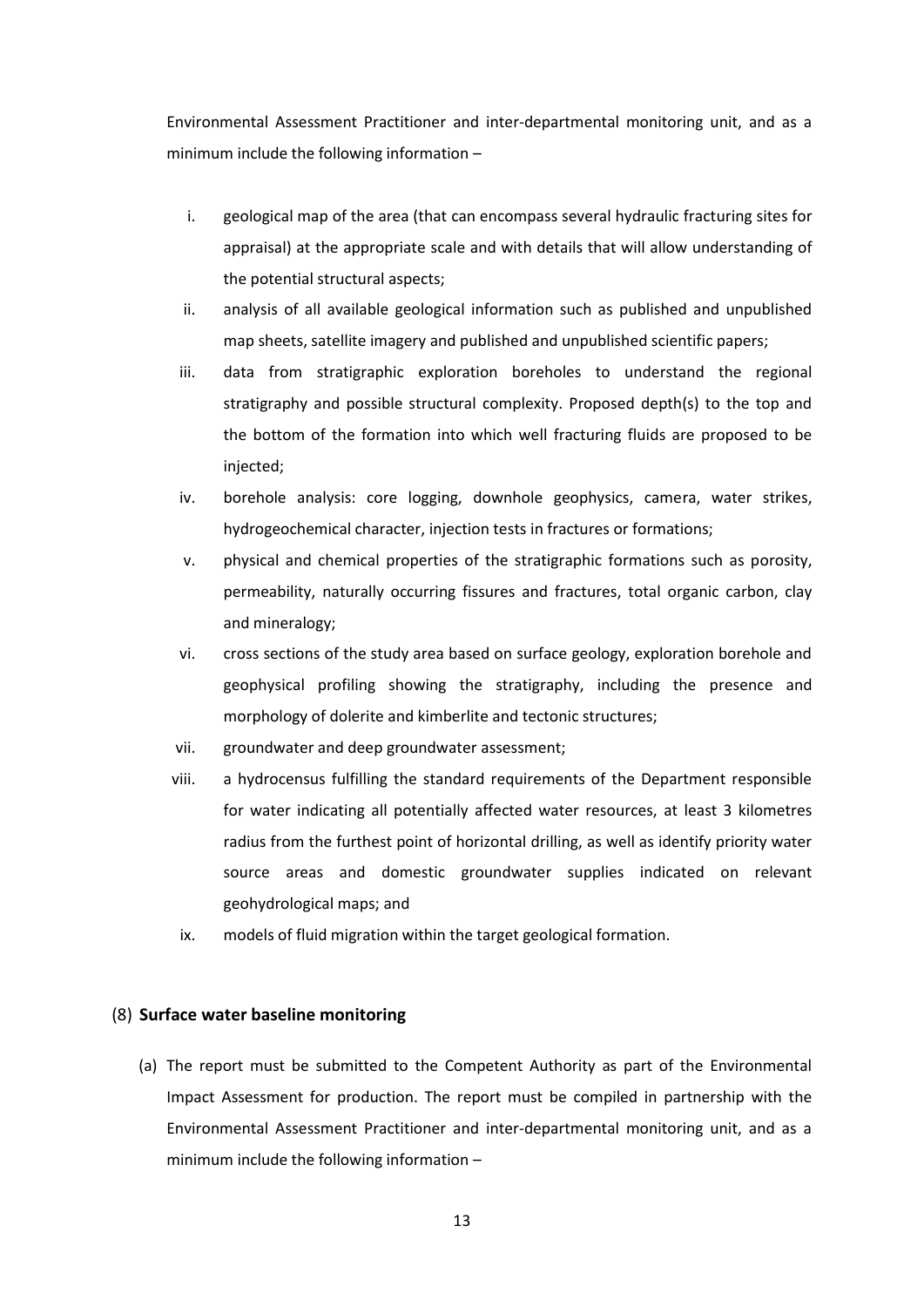- i. water quality monitoring data of resources within the appraisal work programme;
- ii. water quantity monitoring data of resources within the appraisal work programme;
- iii. habitat integrity monitoring data of resources within the appraisal work programme; and
- iv. weather data such as daily precipitation and evaporation, regionally, and within the appraisal work programme.
- (b) Surface water baseline monitoring should cover all four seasons, for a period not less than 36 months, including at least a wet and a dry year, at representative sites.

## <span id="page-13-0"></span>(9) **Seismicity baseline monitoring**

- (a) The report must be submitted to the Competent Authority as part of the Environmental Impact Assessment for production. The report must be compiled in partnership with the Environmental Assessment Practitioner and inter-departmental monitoring unit, and as a minimum include the following information –
	- i. all available background seismicity data;
	- ii. building typologies in the region;
	- iii. structural integrity of buildings and structures;
	- iv. desktop studies of existing geological maps;
	- v. identified stressed faults which must be avoided in the fracturing process;
	- vi. identified fracture behaviour of targeted formations;
	- vii. seismic reflection and refraction data where available;
	- viii. stress data from proximal boreholes where available; and
	- ix. other relevant available geophysical data such as gravity.

## <span id="page-13-1"></span>(10) **Air quality and greenhouse gases baseline monitoring**

- (a) The report must be submitted to the Competent Authority as part of the Environmental Impact Assessment for production. The report must be compiled in partnership with the Environmental Assessment Practitioner and inter-departmental monitoring unit, and as a minimum include the following information, as it regards environmental and human health –
	- i. NOx baseline concentrations;
	- ii.  $SO<sub>2</sub>$  baseline concentrations;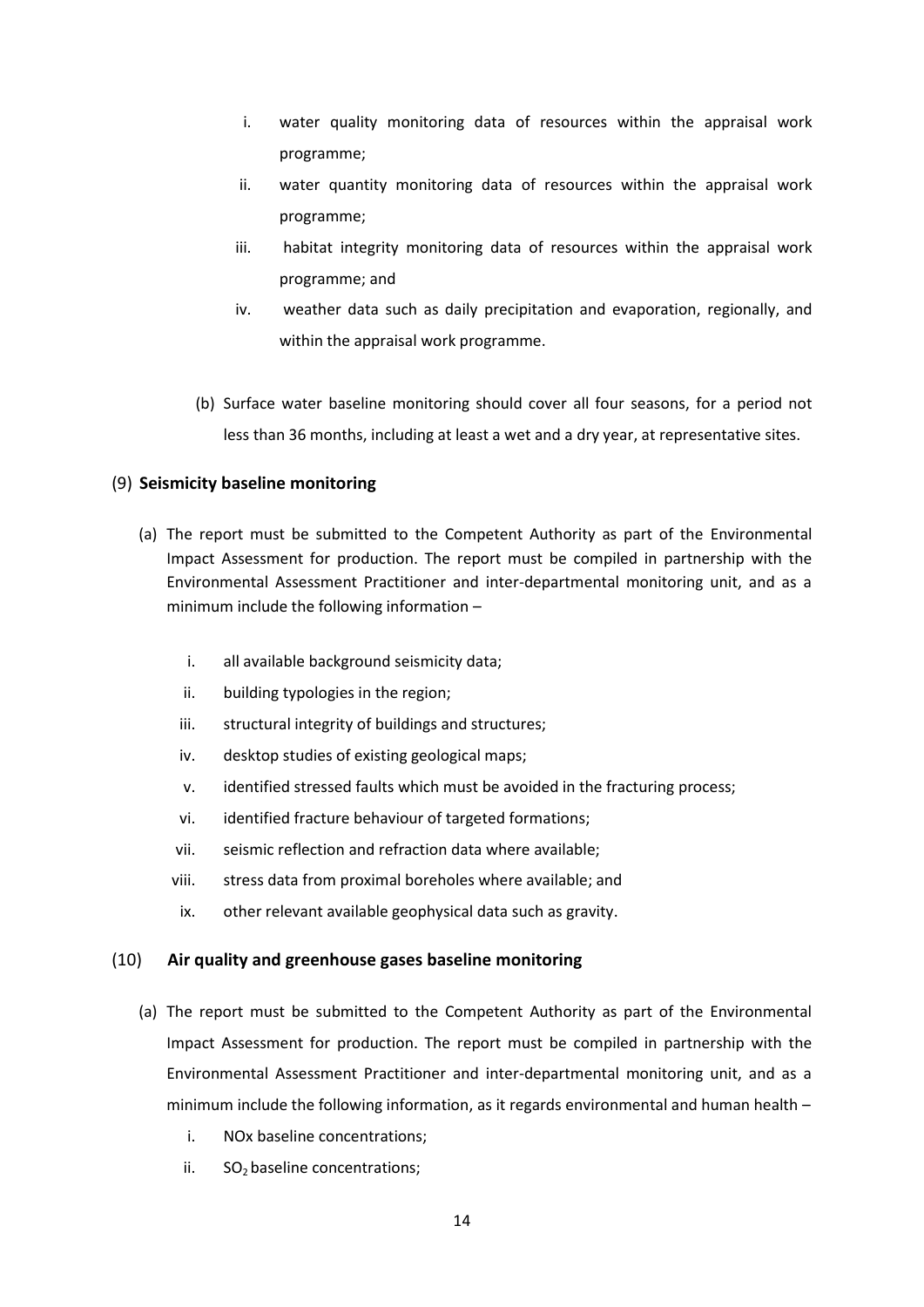- iii. PM baseline concentrations;
- iv. VOCs baseline concentrations;
- $v.$  CO<sub>2</sub> baseline concentrations; and
- vi. N<sub>2</sub>O baseline concentrations.

## <span id="page-14-0"></span>(11) **Biodiversity baseline monitoring**

- (a) The report must be submitted to the Competent Authority as part of the Environmental Impact Assessment for production. The report must be compiled in partnership with the Environmental Assessment Practitioner and inter-departmental monitoring unit, and as a minimum include the following information –
	- i. species diversity and abundance;
	- ii. habitats;
	- iii. terrestrial ecosystems;
	- iv. aquatic ecosystems; and
	- v. Broad-scale processes.

## <span id="page-14-1"></span>(12) **Road infrastructure baseline monitoring**

(a) The report must be submitted to the Competent Authority as part of the Environmental Impact Assessment for production. The report must be compiled in partnership with the Environmental Assessment Practitioner and inter-departmental monitoring unit, and as a minimum include the following information –

- i. condition of roads and bridges within affected by appraisal;
- ii. current traffic volumes;
- iii. remaining life of roads and bridges; and
- iv. pavement condition data.

## <span id="page-14-2"></span>**6. Environmental Impact Assessment Process**

- (a) The Environmental Impact Assessment phase for appraisal may commence after the dedicated competent authorities have accepted and approved the baseline monitoring programme for production.
- (b) The Environmental Impact Assessment must
	- i. be executed in adherence to Appendix 3 of the Environmental Impact Assessment Regulations of 2014.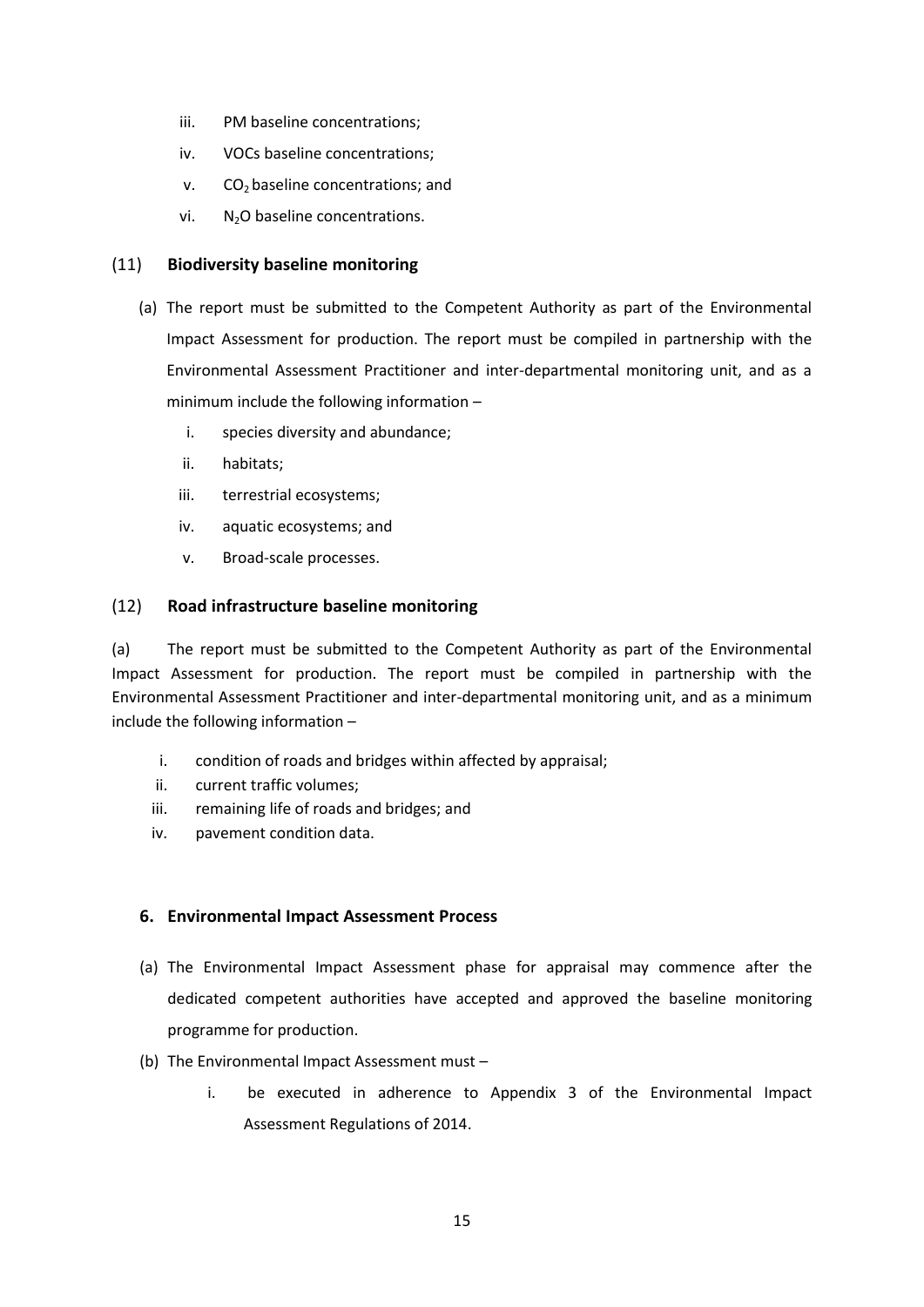## <span id="page-15-0"></span>**7. Specialist studies**

- (a) Specialist studies must be executed by relevant nationally accredited and independent specialists, and should be undertaken in adherence to Appendix 6 of the Environmental Impact Assessment Regulations of 2014.
- (b) The following specialist studies may be considered, depending on the scope of work outlined in the exploration work programme:
	- i. Biodiversity impact assessment consistent with applicable protocols (Appendix  $C$ :
	- ii. Agriculture impact assessment consistent with applicable protocols (Appendix D);
	- iii. Heritage resources impact assessment consistent with applicable protocols (Appendix E);
	- iv. Electromagnetic interference assessment with applicable protocols (Appendix  $F$ );
	- v. Air quality and greenhouse gas emissions impact assessment;
	- vi. Surface water and groundwater impact assessment;
	- vii. Noise impact assessment;
	- viii. Socio-economic impact assessment;
	- ix. Traffic impact assessment; and
	- x. Waste management impact assessment.

#### <span id="page-15-1"></span>**8. Public Participation**

(a) Public participation should be undertaken during the Environmental Impact Assessment Phase in adherence to Chapter 6 of the Environmental Impact Assessment Regulations of 2014.

## <span id="page-15-2"></span>**9. Environmental Management Programme**

- (a) The Environmental Management Programme (EMPr) must adhere to the regulations as set out in Appendix 4 of the Environmental Impact Assessment Regulations of 2014 and contain at a minimum –
	- i. information on any proposed management, mitigation, protection or remedial measures that will be undertaken to address identified environmental impacts in respect of the following key phases of the project lifecycle –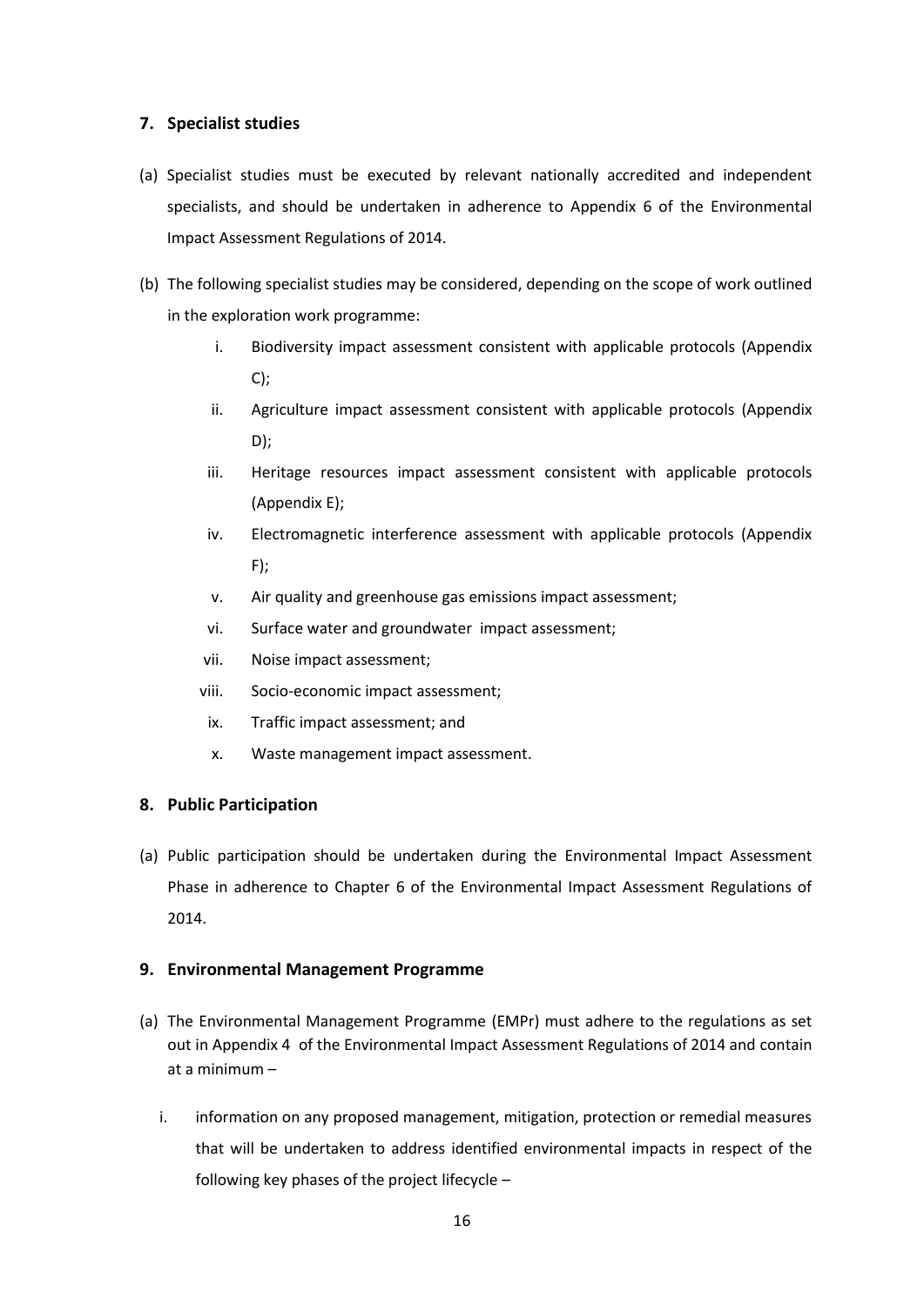- − planning and design;
- pre-construction and construction activities;
- − the operation or undertaking of the activity in question;
- − the rehabilitation of the environment; and
- − closure and post closure monitoring of legacy impacts.
- ii. details of the person who prepared the EMPr; and the expertise of that person to prepare an EMPr;
- iii. a detailed description of the aspects of the activity that are covered by the EMPr;
- iv. information identifying the persons who will be responsible for the implementation of the measures;
- v. information in respect of the mechanisms proposed for monitoring compliance with the environmental management programme and for reporting on the compliance;
- vi. as far as is reasonably practicable, measures to rehabilitate the environment affected by the undertaking of any listed activity or specified activity to its natural or predetermined state or to a land use which conforms to the generally accepted principle of sustainable development; and
- vii. a description of the manner in which it intends to-
	- − modify, remedy, control or stop any action, activity or process which causes pollution or environmental degradation;
	- − remedy the cause of pollution or degradation and migration of pollutants; and
	- − comply with any prescribed environmental management standards or practices.
- (b) The EMPr must, where appropriate, contain
	- i. time periods within which the measures contemplated in the EMPr must be implemented;
	- ii. measures regulating responsibilities for any environmental damage, pollution, pumping and treatment of extraneous water or ecological degradation as a result of exploration activities which may occur inside and outside the boundaries of the Exploration Right area; and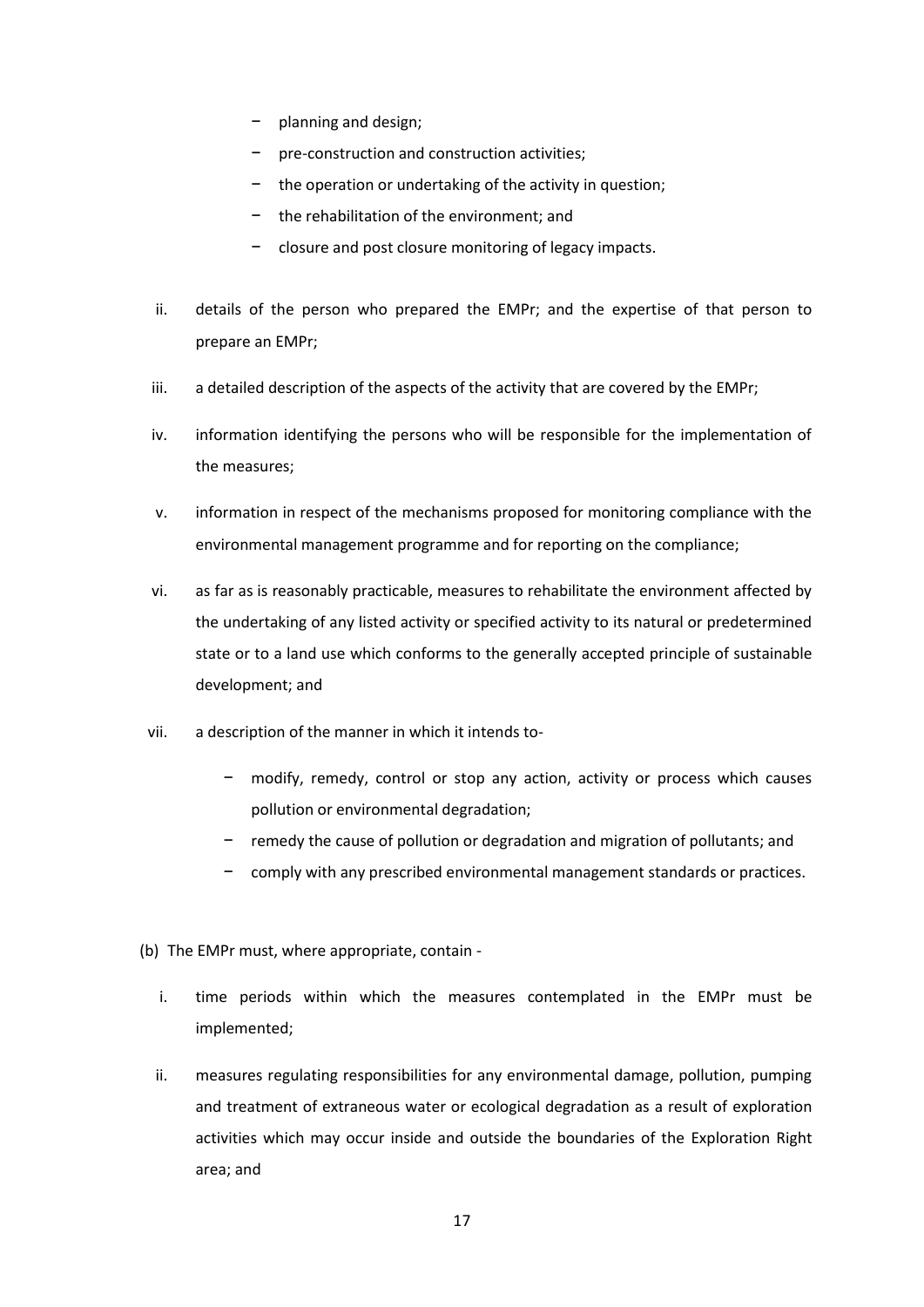- iii. an environmental awareness plan describing the manner in which-
	- − the Proponent intends to inform his or her employees of any environmental risk which may result from their work; and
	- − risks must be dealt with in order to avoid pollution or the degradation of the environment.
- (c) The Proponent and any person issued with an environmental authorisation
	- i. must at all times give effect to the general objectives of integrated environmental management laid down in Section 23 of the NEMA;
	- ii. must consider, investigate, assess and communicate the impact of his or her exploration activities on the environment;
	- iii. must manage all environmental impacts-
		- − in accordance with his or her approved EMPr, where appropriate; and
		- − as an integral part of the reconnaissance, prospecting or mining, exploration or production operation, unless the Minister of Minerals and Energy directs otherwise
- (d) must monitor and audit compliance with the requirements of the EMPr;

## <span id="page-17-0"></span>**10. Subsequent environmental authorisations**

## <span id="page-17-1"></span>(1) **Environmental authorisation for production activities**

- (a) The Proponent may apply for Environmental Authorisation for additional shale gas development activities if –
	- i. The application for Environmental Authorisation, screening site selection report, appraisal work programme, quantitative risk assessment, baseline and ongoing monitoring programmes for production are accepted by the Competent Authority; and
	- ii. Following the Environmental Impact Assessment process for appraisal, the application for Environmental Authorisation for appraisal receives a positive decision and appraisal activities are undertaken in a manner consistent with the associated EMPr.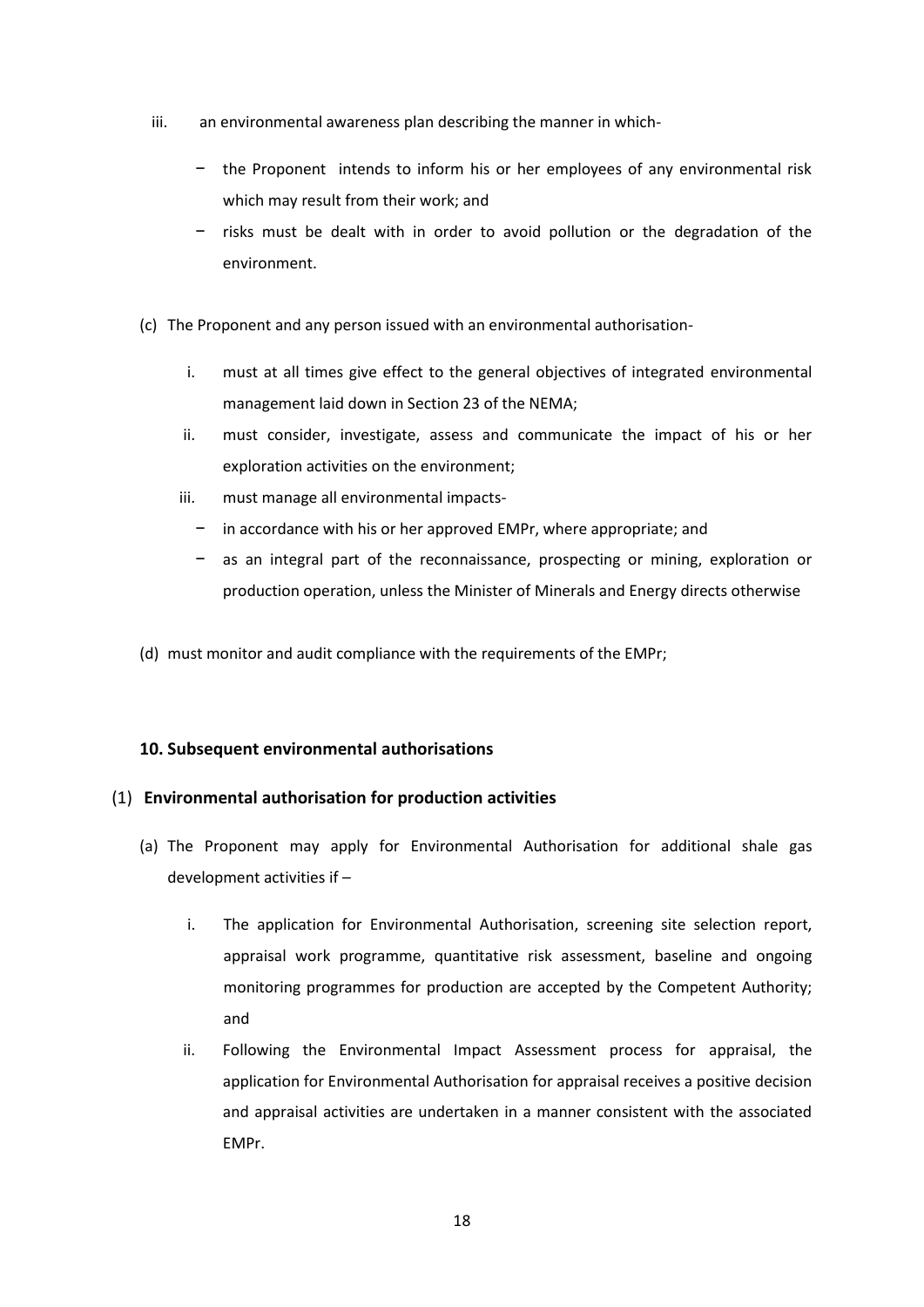- (b) Each Environmental Authorisation for production, based on the scope of work as outlined in the production work programme requires a separate Environmental Authorisation, which may be obtained by –
	- i. Specifying and assessing additional and cumulative impacts and actions based on continuous monitoring; and
	- ii. Updating the EMPr based on the continuous monitoring data and availability of new information.

## <span id="page-18-0"></span>**11. Financial Penalties**

(a) Strict enforcement and penalties will be applied in the event of non-compliance of the Environmental Authorisation. Over and above the usual remedies such as suspension or revocation of the Environmental Authorisation, the Environmental Authorisation should provide for significant administrative penalties in the case of violations of conditions in the Environmental Authorisation and/or other legislative provisions.

#### <span id="page-18-1"></span>**12. Financial Provisioning for closure**

(a) An Proponent must provide details for financial provisioning for closure, contamination events and on-going life-cycle monitoring post well decommissioning as provided for in the National Environmental Management Act: Regulations: Financial provision for rehabilitation, closure and post closure of prospecting, exploration, mining or production operations (GN1147) No. 39425.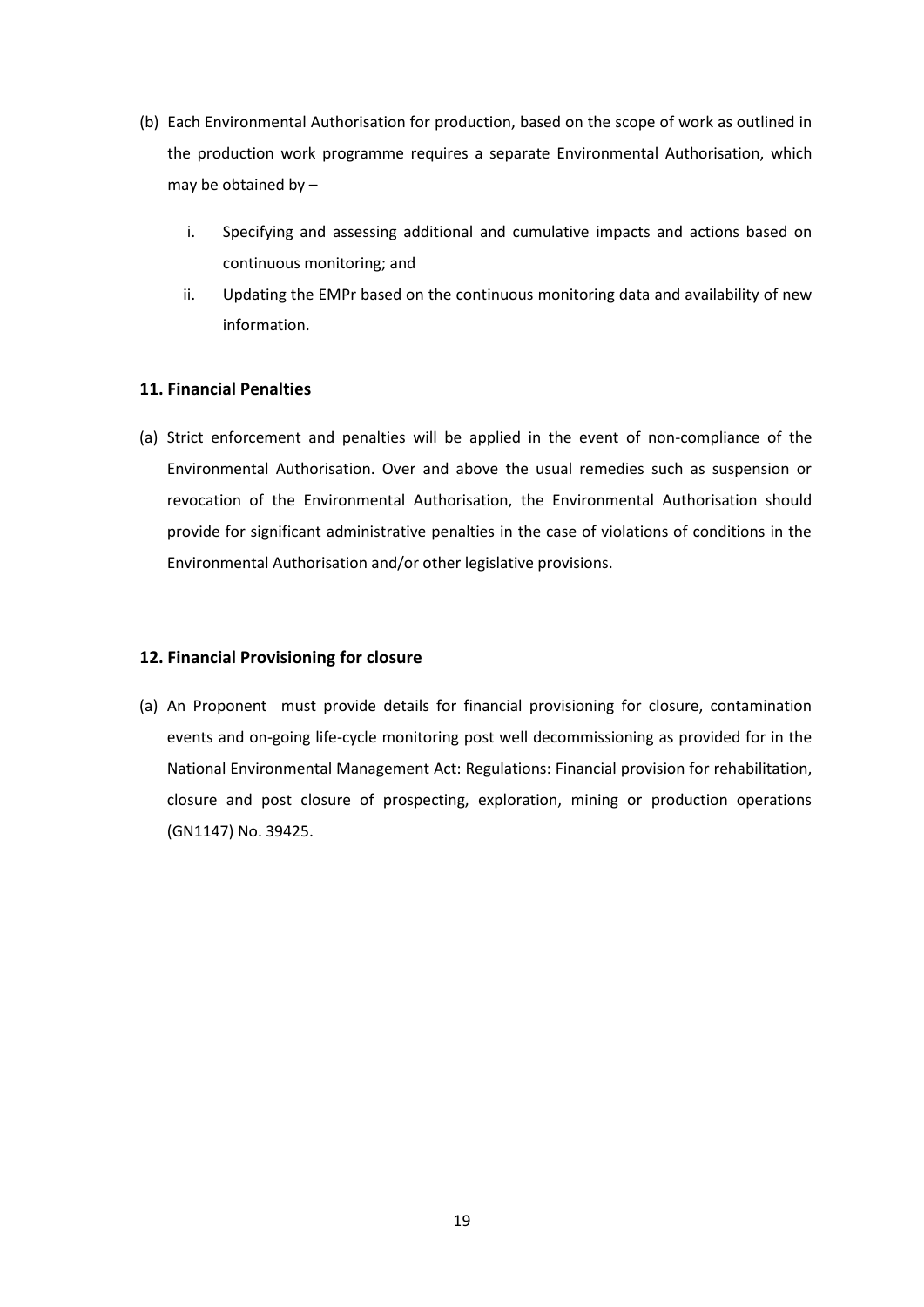**Appendix A: Pre-production phases of shale gas development activities showing the activities, timeframes and regulatory check that will be implemented as part of the MIRs for exploration and appraisal.** 

| Pre-production phases of shale gas development  |                                                                                                                                                                                                                                         |  |                                                                                                                                                                                                                                                                                                                                 |                                                  |                  |  |
|-------------------------------------------------|-----------------------------------------------------------------------------------------------------------------------------------------------------------------------------------------------------------------------------------------|--|---------------------------------------------------------------------------------------------------------------------------------------------------------------------------------------------------------------------------------------------------------------------------------------------------------------------------------|--------------------------------------------------|------------------|--|
| Phase                                           | Exploration                                                                                                                                                                                                                             |  | Appraisal                                                                                                                                                                                                                                                                                                                       |                                                  |                  |  |
| <b>Activities</b>                               | 2-D seismics, 3-D seismics,<br>vertical exploration wells,<br>roads, trucks, water and<br>waste management.                                                                                                                             |  | 2-D seismics, 3-D seismics,<br>vertical exploration wells,<br>4<br>1<br>horizontal exploration wells,<br>Competent authority accept or rejects checks<br>hydraulic fracturing, trucks,<br>water management, waste<br>management, flaring                                                                                        |                                                  | activities       |  |
| <b>Typical</b><br>timeframe                     | 3 years                                                                                                                                                                                                                                 |  | 5 years                                                                                                                                                                                                                                                                                                                         |                                                  | <b>lesie dde</b> |  |
| Regulatory<br>$check -$<br>approval<br>required | Screening site-selection<br>1.<br>report<br>Shale gas exploration<br>2.<br>work programme<br><b>Baseline monitoring</b><br>3.<br>programme for appraisal<br>Environmental<br>4.<br>authorisation required<br>for exploration activities |  | 1.<br>Screening site-selection<br>report<br>Shale gas appraisal work<br>2.<br>programme<br>Quantitative risk<br>3.<br>assessment report<br><b>Baseline monitoring</b><br>4.<br>programme for production<br>5.<br>Ongoing monitoring<br>programme<br>Environmental<br>6.<br>authorisation required for<br>exploration activities | Competent authority accept or rejects checks 1-6 | Commencement of  |  |
|                                                 | Three to five years baseline monitoring prior to hydraulic fracturing activities $\rightarrow$                                                                                                                                          |  |                                                                                                                                                                                                                                                                                                                                 |                                                  |                  |  |

## **Appendix B: Decision-making mandates and permit requirements**

| <b>Decision</b> | Competent<br><b>Authority</b> | Legislation  | <b>Regulatory process</b>                    |
|-----------------|-------------------------------|--------------|----------------------------------------------|
| Exploration     | DMR and                       | <b>MPRDA</b> | <b>EMPr initial submissions made to PASA</b> |
| and             | <b>PASA</b>                   |              | in 2010 and 2011. DMR requested              |
| Production      |                               |              | EMPrs to be updated in November              |
| Rights          |                               |              | 2014. DMR has not yet decided on any         |
|                 |                               |              | of the existing Exploration Right            |
|                 |                               |              | applications.                                |
| Environmental   | DMR and PASA                  | <b>NFMA</b>  | No applications for Environmental            |
| Authorisation   |                               |              | Authorisation in terms of the NEMA           |
|                 |                               |              | have been submitted to date.                 |
|                 |                               |              | Applications would be guided by the          |
|                 |                               |              | <b>NEMA Minimum Information</b>              |
|                 |                               |              | Requirements (MIRs) amongst other            |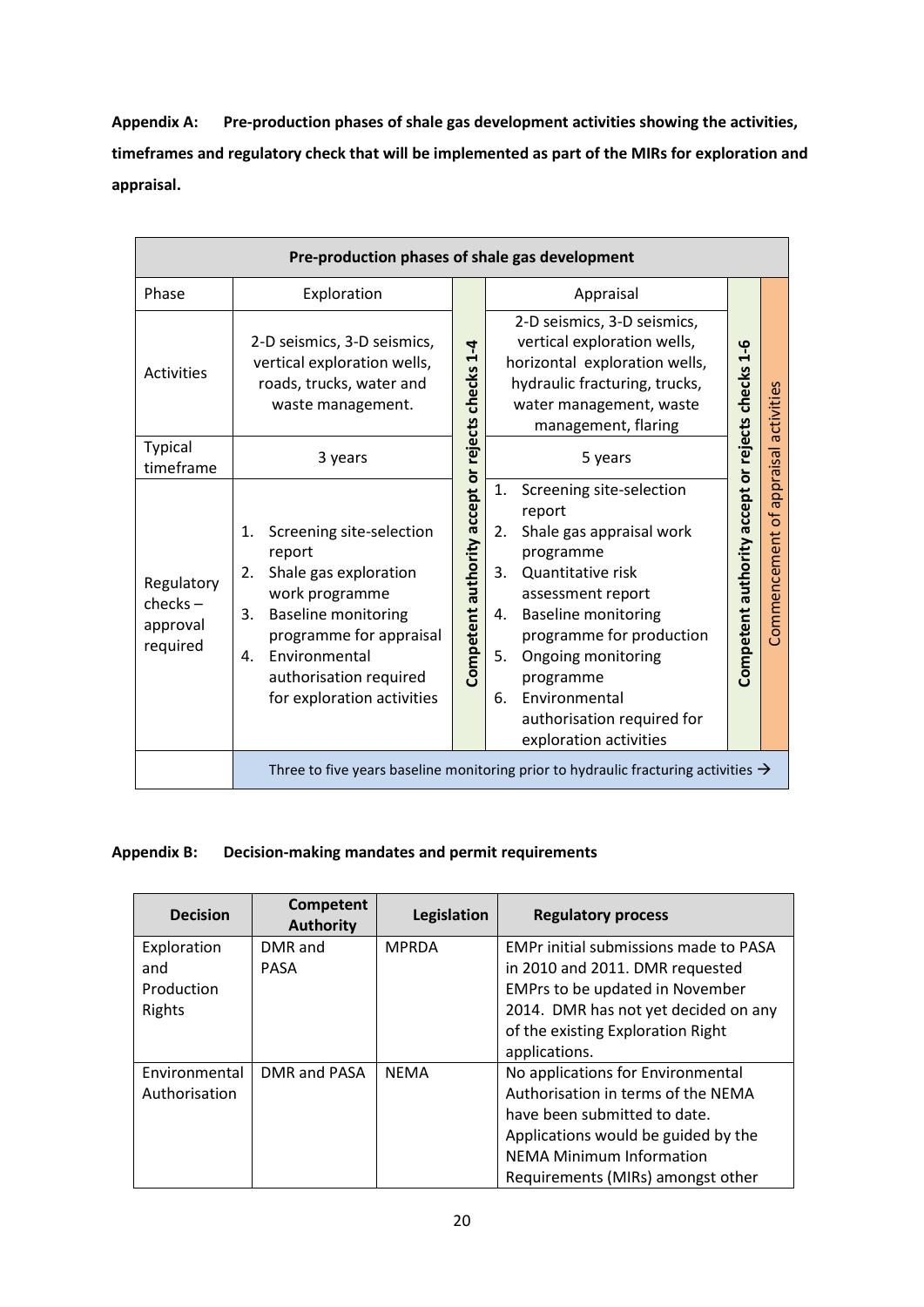| <b>Decision</b>                    | <b>Competent</b><br><b>Authority</b> | Legislation                     | <b>Regulatory process</b>                                                                                                                                                                                                                                                                                                                                                                                                                                                                                                                                                                                                            |
|------------------------------------|--------------------------------------|---------------------------------|--------------------------------------------------------------------------------------------------------------------------------------------------------------------------------------------------------------------------------------------------------------------------------------------------------------------------------------------------------------------------------------------------------------------------------------------------------------------------------------------------------------------------------------------------------------------------------------------------------------------------------------|
|                                    |                                      |                                 | legislation. DMR is the competent<br>authority with DEA providing decision<br>on appeals.                                                                                                                                                                                                                                                                                                                                                                                                                                                                                                                                            |
| Atmospheric<br>Emission<br>Licence | <b>DEA</b>                           | NEM:AQA                         | Integrated into the Environmental<br>Authorisation process with the<br>establishment of the One<br>Environmental System. DEA remain the<br>competent authority.                                                                                                                                                                                                                                                                                                                                                                                                                                                                      |
| <b>Waste License</b>               | <b>DMR</b>                           | NEM:WA                          | Integrated into the Environmental<br>Authorisation process with the<br>establishment of the One<br>Environmental System. DMR are the<br>competent authority.                                                                                                                                                                                                                                                                                                                                                                                                                                                                         |
| <b>Water Use</b><br>License        | <b>DWS</b>                           | <b>NWA</b>                      | Integrated into the Environmental<br>Authorisation process with the<br>establishment of the One<br>Environmental System. DWS are the<br>competent authority. The Catchment<br>Management Agencies will process all<br>applications but the final authority to<br>issue the license will be National Office<br>- currently the Director General<br>possibly later the Deputy-Director<br>General of Water Sector Regulation.                                                                                                                                                                                                          |
| Municipal<br>Planning<br>Decision  | Relevant local<br>authority          | SPLUMA,<br>LUPA and By-<br>laws | For non-invasive 3-D seismic surveys<br>rezoning will not be required. For the<br>development of well pads, regional                                                                                                                                                                                                                                                                                                                                                                                                                                                                                                                 |
| Provincial<br>Planning<br>Decision | Provincial<br>competent<br>authority | SPLUMA<br>and<br><b>LUPA</b>    | services, infrastructure servitudes,<br>wastewater treatment works, housing<br>developments, camps, gravel pits,<br>landfill sites, roads, the subdivision of<br>farmland etc., these will require<br>rezoning. A Municipal Application must<br>be submitted to the Municipality or in<br>some cases (if the general welfare of<br>the inhabitants of the region are<br>affected) the land development<br>applications could require provincial<br>approval and in other instances when<br>the activity is considered a national<br>interest, the national Minister<br>responsible for SPLUMA then has<br>decision-making oversight. |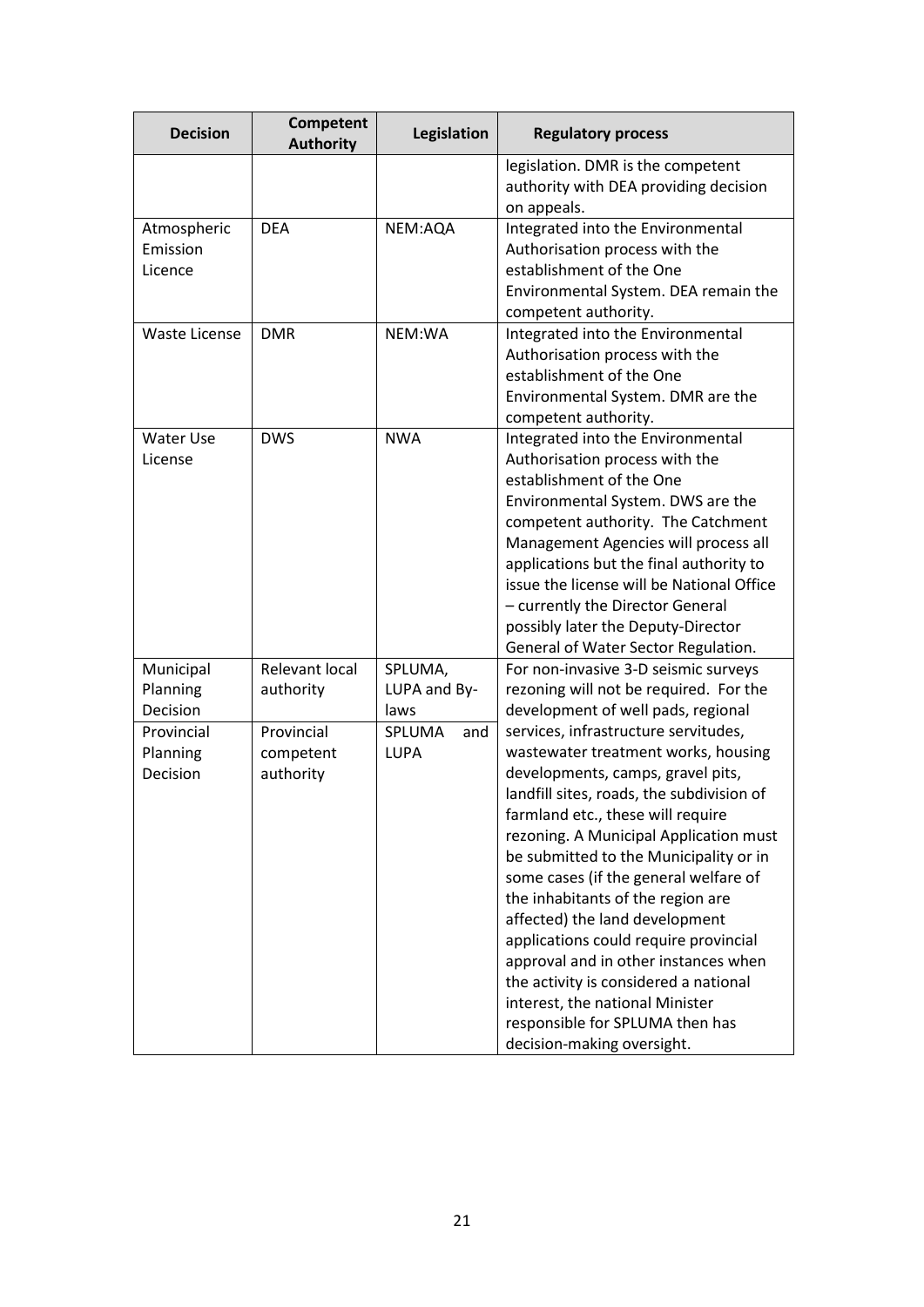## **Appendix C: Protocol for biodiversity assessments**

| Colour          | Sensitivity | Interpretation of Sensitivity                                                                                                                                                                                                                                                                                                                                                                                                                                                                                                                                 | <b>Further Assessment Requirements</b>                                                                                                                                                                                                                                                    |
|-----------------|-------------|---------------------------------------------------------------------------------------------------------------------------------------------------------------------------------------------------------------------------------------------------------------------------------------------------------------------------------------------------------------------------------------------------------------------------------------------------------------------------------------------------------------------------------------------------------------|-------------------------------------------------------------------------------------------------------------------------------------------------------------------------------------------------------------------------------------------------------------------------------------------|
| <b>Dark Red</b> | Very High   | No loss or degradation of Very High sensitivity areas is<br>acceptable. These areas are irreplaceable and no<br>ecologically equivalent areas exist for securing the<br>features they contain.                                                                                                                                                                                                                                                                                                                                                                | Full biodiversity impact assessment conducted by competent<br>terrestrial ecologist is required (Level 1 assessment as<br>contemplated in Part 3 Chapter 4 of the Strategic Environmental<br>Assessment for Electricity Grid Infrastructure (2016)).                                      |
| Red             | High        | In High sensitivity areas, loss or degradation is acceptable<br>only if ecologically equivalent sites are identified and<br>secured through biodiversity offsets or equivalent<br>mechanisms. An ecologically equivalent site means a site<br>that contains equivalent ecological processes,<br>ecosystems and species, and that compensates for the<br>full ecological impact of the activity as identified through<br>a detailed study.                                                                                                                     | Full biodiversity impact assessment conducted by competent<br>terrestrial ecologist, plus an ecological offset study is required.<br>(Level 1 assessment as contemplated in Part 3 Chapter 4 of the<br>Strategic Environmental Assessment for Electricity Grid<br>Infrastructure (2016)). |
| Yellow          | Medium      | Other natural or semi-natural areas that do not contain<br>currently known sensitive or important features, and are<br>not required for meeting targets for representing<br>biodiversity or maintaining ecological processes.<br>Provided that Very High and High areas are secured, loss<br>of habitat in Medium sensitivity areas should not<br>compromise the ability to achieve biodiversity targets in<br>the Karoo, as long as the impacts in the Medium<br>sensitivity areas do not extend into adjacent areas of<br>higher importance or sensitivity. | Biodiversity impact assessment conducted by competent<br>terrestrial ecologist (Level 3 assessment as contemplated in<br>Part 3 Chapter 4 of the Strategic Environmental Assessment for<br>Electricity Grid Infrastructure (2016)).                                                       |
| Green           | Low         | Areas in which there is no remaining natural habitat, e.g.<br>urban areas, larger scale highly degraded areas, large<br>arable intensively farmed lands. Shale gas development<br>activities in these sites should result in minimal<br>biodiversity loss, as long as the impacts do not extend to<br>adjacent Very High and High sensitivity areas.                                                                                                                                                                                                          | Biodiversity impact assessment conducted by competent<br>terrestrial ecologist (Level 3 assessment as contemplated in Part<br>3 Chapter 4 of the Strategic Environmental Assessment for<br>Electricity Grid Infrastructure (2016)).                                                       |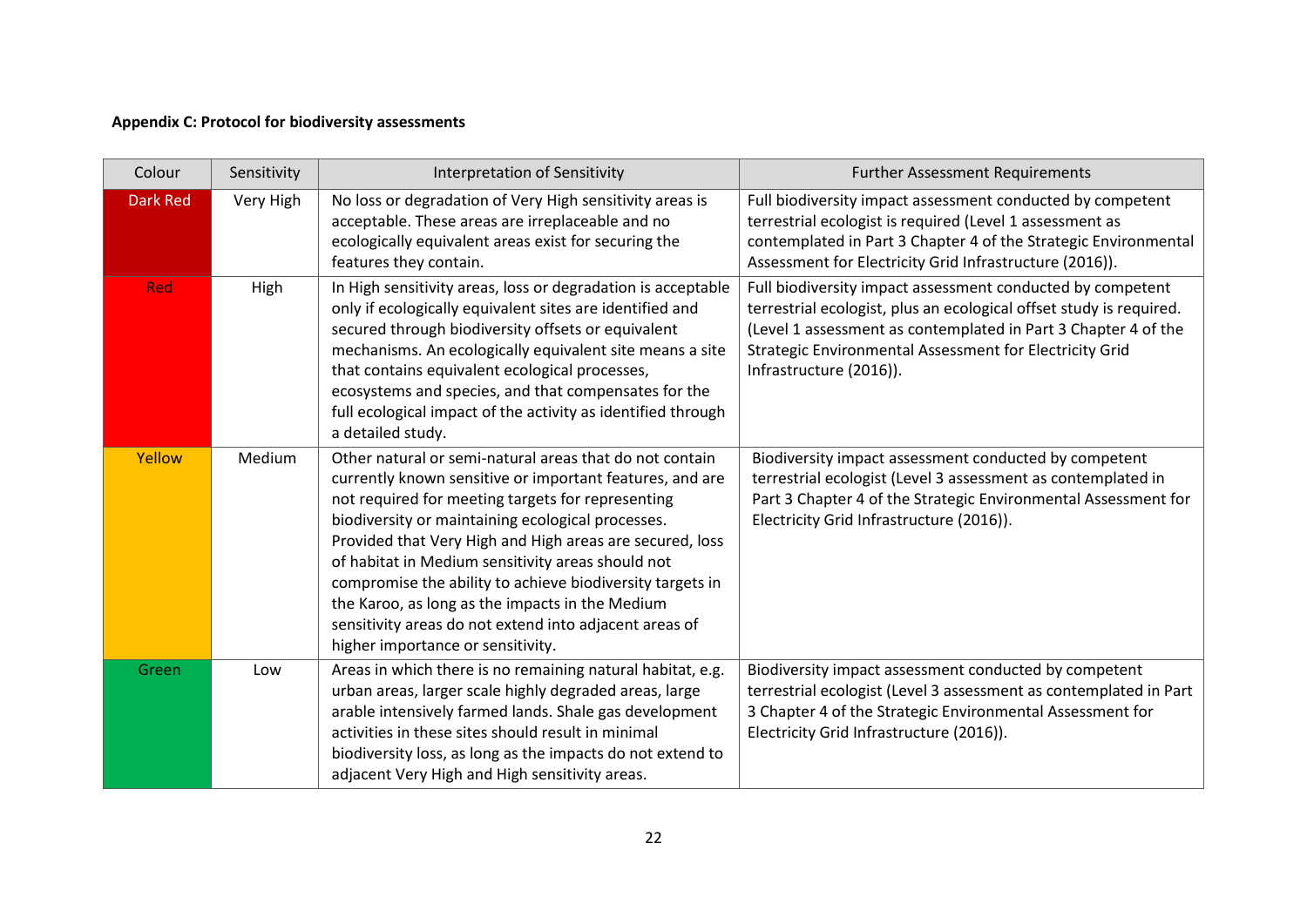## **Appendix D: Protocol for agricultural assessments**

| Sensitivity<br>Class | Interpretation of Sensitivity               | Further assessment requirements for electricity grid infrastructure developments                                                                                                                                                                                                                                                                                                    |
|----------------------|---------------------------------------------|-------------------------------------------------------------------------------------------------------------------------------------------------------------------------------------------------------------------------------------------------------------------------------------------------------------------------------------------------------------------------------------|
| <b>Very High</b>     | Very High and High agricultural sensitivity | Should the development envelope be required to be located on areas identified as Very High<br>or High sensitivity as determined through the sensitivity mapping process, a comprehensive<br>Agricultural Impact Assessment shall be undertaken for such areas. The Agricultural Impact                                                                                              |
| <b>High</b>          |                                             | Assessment shall be undertaken by a competent agricultural scientist undertaken in<br>accordance with the NEMA regulations pertaining to specialist reports and impact assessment.<br>The assessment of agricultural impacts and application for agricultural authorisation should be<br>by way of a report compiled and signed off by a SACNASP-registered agricultural scientist. |
| <b>Medium</b>        | Medium agricultural sensitivity             | Should the development envelope be required to be located on areas identified as Medium<br>sensitivity as determined through the sensitivity mapping process, a compliance statement by<br>a competent agricultural scientist is required.                                                                                                                                          |
| Low                  | Low agricultural sensitivity.               | Should the development envelope be required to be located on areas identified as Low<br>sensitivity as determined through the sensitivity mapping process, a compliance statement by<br>a competent agricultural scientist is required.                                                                                                                                             |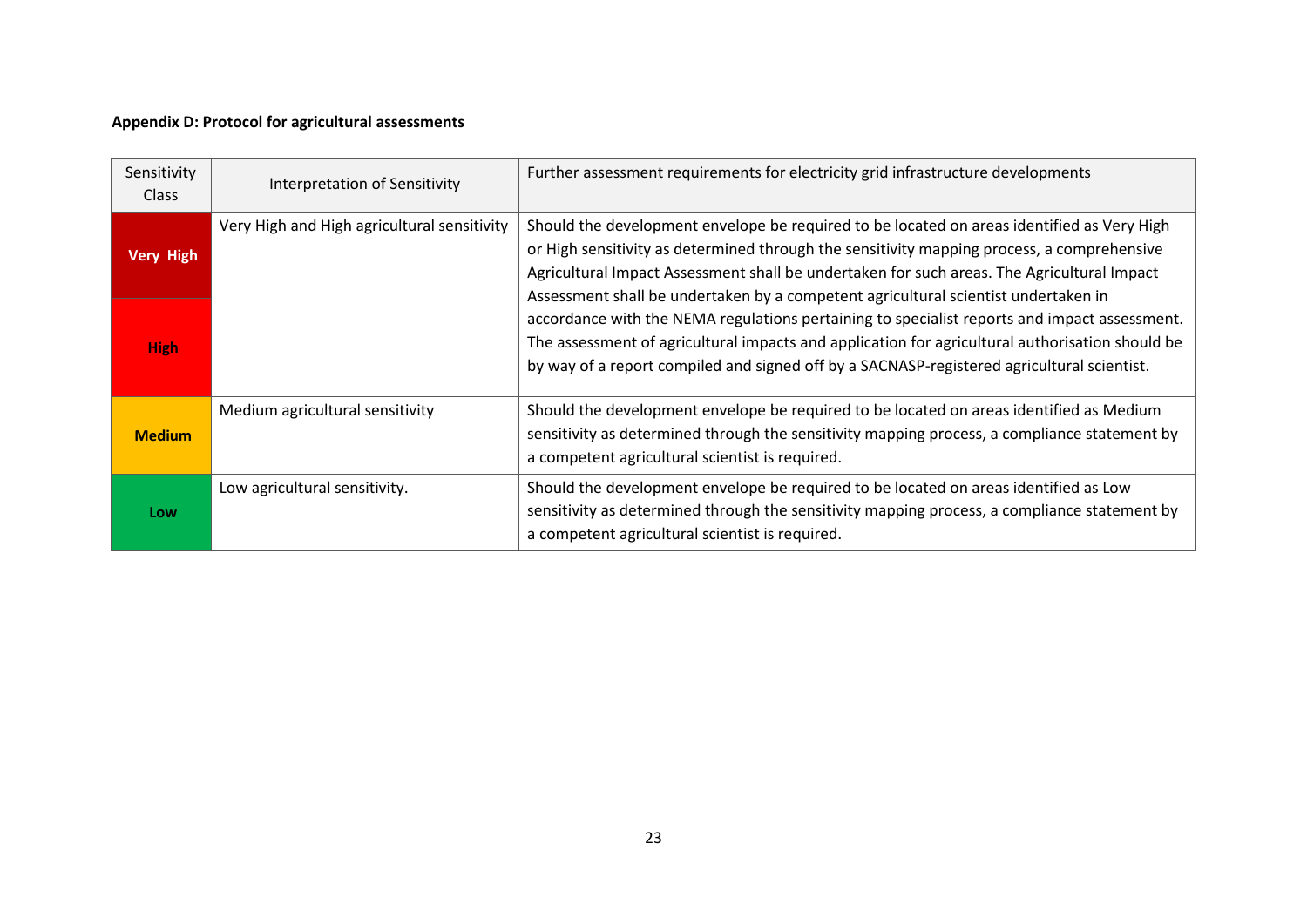#### **Appendix E: Protocol for Heritage (including palaeontology) Impact Assessments**

| Sensitivity<br><b>Class</b>     | Interpretation                                                                                                                                                                                                                                                                                                                                                                                                                                                                 | Assessments at project level                                                                                                                                                                                                                                                                                                                                                                                                                                                                                                                                                                                                                                                                 | <b>Motivating for exemption from</b><br>an HIA                                                                                                                                                                                                                                                                                                                                                                                                                                                                                                                                                                                                                                      | <b>Permit requirements</b>                                                                                                                                                                                                                                                                                               |
|---------------------------------|--------------------------------------------------------------------------------------------------------------------------------------------------------------------------------------------------------------------------------------------------------------------------------------------------------------------------------------------------------------------------------------------------------------------------------------------------------------------------------|----------------------------------------------------------------------------------------------------------------------------------------------------------------------------------------------------------------------------------------------------------------------------------------------------------------------------------------------------------------------------------------------------------------------------------------------------------------------------------------------------------------------------------------------------------------------------------------------------------------------------------------------------------------------------------------------|-------------------------------------------------------------------------------------------------------------------------------------------------------------------------------------------------------------------------------------------------------------------------------------------------------------------------------------------------------------------------------------------------------------------------------------------------------------------------------------------------------------------------------------------------------------------------------------------------------------------------------------------------------------------------------------|--------------------------------------------------------------------------------------------------------------------------------------------------------------------------------------------------------------------------------------------------------------------------------------------------------------------------|
| <b>Very High</b><br><b>High</b> | Very High sensitivity includes all<br>known heritage and palaeontological<br>sites.<br>High sensitivity includes all areas<br>which are, or have the potential to<br>be, highly sensitive in terms of<br>heritage and palaeontological<br>resources because either: Previous<br>assessments have identified heritage<br>resources which are classified as<br>being of high significance, or there is<br>a high probability of encountering a<br>significant heritage resource. | Proposed shale gas development<br>infrastructure should avoid these<br>areas. If avoidance cannot be<br>achieved, a Heritage Impact<br>Assessment (HIA) would almost<br>certainly be required.<br>These areas include or have the<br>potential to include heritage and<br>palaeontological resources of<br>conservation status or have the<br>potential to include cultural heritage<br>resources which will require<br>conservation or lengthy mitigation. A<br>HIA would almost certainly be<br>required to investigate the potential<br>presence of these resources and,<br>where applicable, the potential<br>impact to such resources in the<br>context of the proposed<br>development. | A HIA may not be required if<br>such motivation was included<br>in the initial notification<br>prepared by a competent<br>heritage specialist. In order to<br>motivate for a HIA not to be<br>required the inputs from an<br>archaeology specialist is<br>required as part of the<br>notification. Site visits to<br>inform the notification may<br>also be necessary to motivate<br>for an HIA not to be required,<br>and are up to the discretion of<br>the specialist providing input<br>to the notification. In most<br>cases, it will be sufficient for<br>only the heritage specialist<br>preparing the notification to<br>visit the site before an<br>exemption from further | A permit under Section 27<br>of the NHRA will be<br>required<br>If the development impacts<br>on heritage and<br>palaeontological resources<br>of medium or high<br>significance a permit under<br>Section 35 of the NHRA<br>would normally <sup>1</sup> be<br>required before impact<br>and/or mitigation may<br>occur. |
| <b>Medium</b>                   | Medium sensitivity represents areas                                                                                                                                                                                                                                                                                                                                                                                                                                            | These areas include resources which                                                                                                                                                                                                                                                                                                                                                                                                                                                                                                                                                                                                                                                          | assessment can be motivated.<br>If exemption from further                                                                                                                                                                                                                                                                                                                                                                                                                                                                                                                                                                                                                           |                                                                                                                                                                                                                                                                                                                          |

 $\overline{a}$ <sup>1</sup> Note that Heritage Western Cape currently does not require 'permits' for generally protected heritage resources under the NHRA when developments trigger Section 38 of the NHRA. Instead, a work plan is required which is very similar to a permitting process.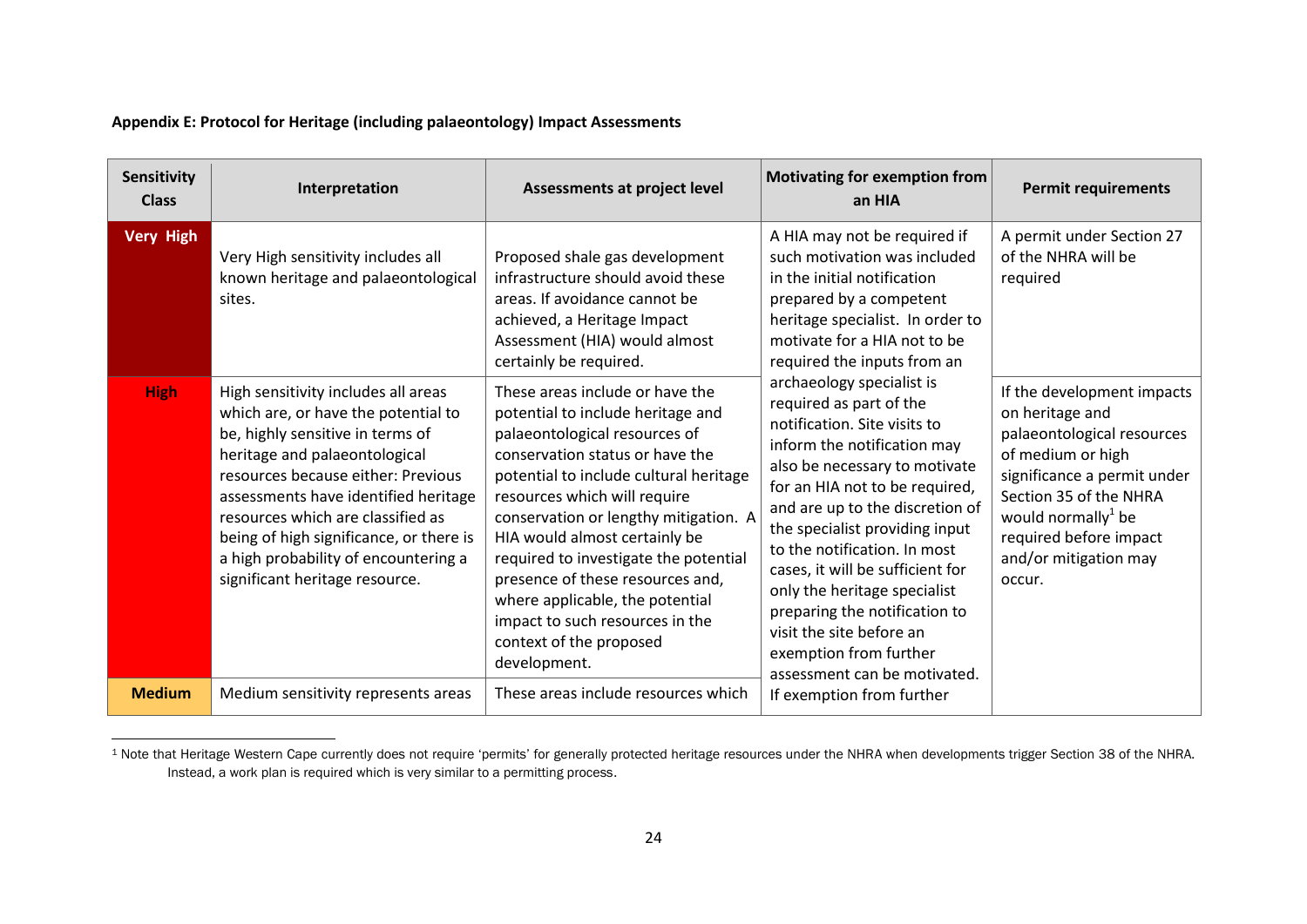| (orange)       | inside of the shale gas development<br>region which are or have the<br>potential to be sensitive to<br>development in terms of heritage<br>resources because either: Previous<br>assessment of the area have<br>identified heritage resources which<br>are considered to be of medium<br>significance, or there is a medium<br>probability of encountering<br>significant heritage resources | may require mitigation or have the<br>potential to include cultural heritage<br>resources which will require<br>mitigation. A HIA is likely to be<br>required to investigate the potential<br>presence of these resources and,<br>where applicable, the potential<br>impact to such resources in the<br>context of the proposed<br>development. | assessment is motivated, the<br>notification must contain<br>proposed mitigation measures<br>for inclusion in the<br><b>Environmental Management</b><br>Programme (EMPr). |                                                                        |
|----------------|----------------------------------------------------------------------------------------------------------------------------------------------------------------------------------------------------------------------------------------------------------------------------------------------------------------------------------------------------------------------------------------------|-------------------------------------------------------------------------------------------------------------------------------------------------------------------------------------------------------------------------------------------------------------------------------------------------------------------------------------------------|---------------------------------------------------------------------------------------------------------------------------------------------------------------------------|------------------------------------------------------------------------|
| Low<br>(green) | Low sensitivity represents areas not<br>likely to be sensitive to development<br>in terms of heritage resources<br>because previous assessment has<br>revealed the area to contain no<br>resources or resources of low<br>significance.                                                                                                                                                      | No further assessment is necessary<br>for proposed development in these<br>areas.                                                                                                                                                                                                                                                               | A HIA is not required in Low<br>sensitivity areas therefore<br>applications for exemption do<br>not apply.                                                                | No permit is required for<br>development to proceed in<br>these areas. |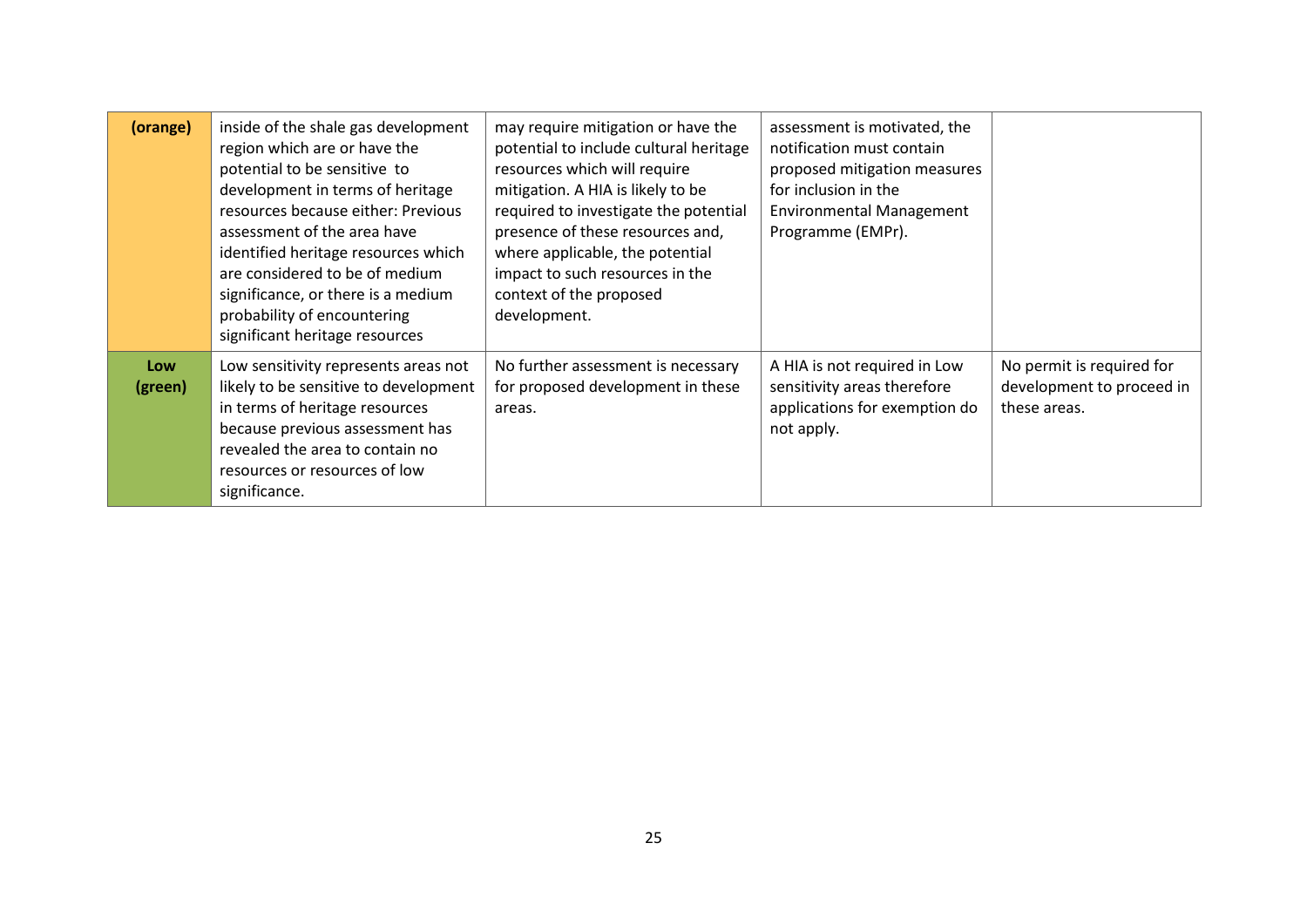## **Appendix F: Protocol for electromagnetic interference assessment**

| Sensitivity<br>Class | Interpretation                                                                                                                                                                                                                                                                                                                                                                                                                                                           | Assessments at project level                                                                                                                                                                                                                                                                                                                                                                                                                                                                                                                                                                                                                                                                                                                                                                                                                                               |
|----------------------|--------------------------------------------------------------------------------------------------------------------------------------------------------------------------------------------------------------------------------------------------------------------------------------------------------------------------------------------------------------------------------------------------------------------------------------------------------------------------|----------------------------------------------------------------------------------------------------------------------------------------------------------------------------------------------------------------------------------------------------------------------------------------------------------------------------------------------------------------------------------------------------------------------------------------------------------------------------------------------------------------------------------------------------------------------------------------------------------------------------------------------------------------------------------------------------------------------------------------------------------------------------------------------------------------------------------------------------------------------------|
| Very High            | In Very High sensitive areas there is a high<br>likelihood of significant negative impacts that<br>cannot be mitigated. In-depth assessment of the<br>potential impacts, and proof of efficacy of proposed<br>mitigation measures, will be required before<br>development can be considered in these areas.<br>Following construction, proof of compliance with<br>mitigation requirements will be required should the<br>proposed development be considered favourably. | Proponents intending to undertake shale gas development that triggers an<br>environmental assessment process in Very High to Medium sensitivity areas must<br>prove to the relevant Competent Authority that the proposed development will not<br>have an unacceptable negative impact on the SKA project. In order to do so, the<br>proponent must request a comment from SKA South Africa confirming no<br>unacceptable impact on components of the array.<br>SKA South Africa will conduct a high level risk assessment on the proposed<br>development, and will consider the following:                                                                                                                                                                                                                                                                                |
| <b>High</b>          | In High sensitivity areas there is potential for<br>negative impacts that can potentially be mitigated.<br>In-depth assessment of the potential impacts and<br>proven mitigation measures will be required before<br>development can be considered in these areas.<br>Following construction, proof of compliance with<br>mitigation requirements will be required, should<br>the proposed development be considered<br>favourably.                                      | The potential Radio Frequency Interference (RFI) and Electromagnetic<br>Interference (EMI) emitted;<br>The footprint of the proposed shale gas development activities;<br>The distance of the footprint of activities from the radio site;<br>The elevation drill rigs relevant to the radio site; and<br>Whether the shale gas development activities will be in line of sight of the<br>receptors, or whether topographical shielding exists.<br>Should SKA South Africa determine that an in-depth assessment is required, the<br>proponent will be required to undertake, at own cost, the relevant assessments. These<br>can be sub-contracted to relevant experts in the field, and will include:<br>Radio frequency measurements of operational facilities of equivalent electrical<br>and structural design, to determine the RFI and EMI characteristic emissions |
| Medium               | In Medium sensitivity areas there is a low potential<br>for negative impacts, and if there are impacts there<br>is a high likelihood of mitigation. Further high level<br>risk assessment of the potential impacts is required.                                                                                                                                                                                                                                          | profile;<br>Radio frequency propagation modelling between the proposed facility and the<br>nearest SKA stations at risk; and<br>Any other studies that may be required and will be determined in consultation                                                                                                                                                                                                                                                                                                                                                                                                                                                                                                                                                                                                                                                              |